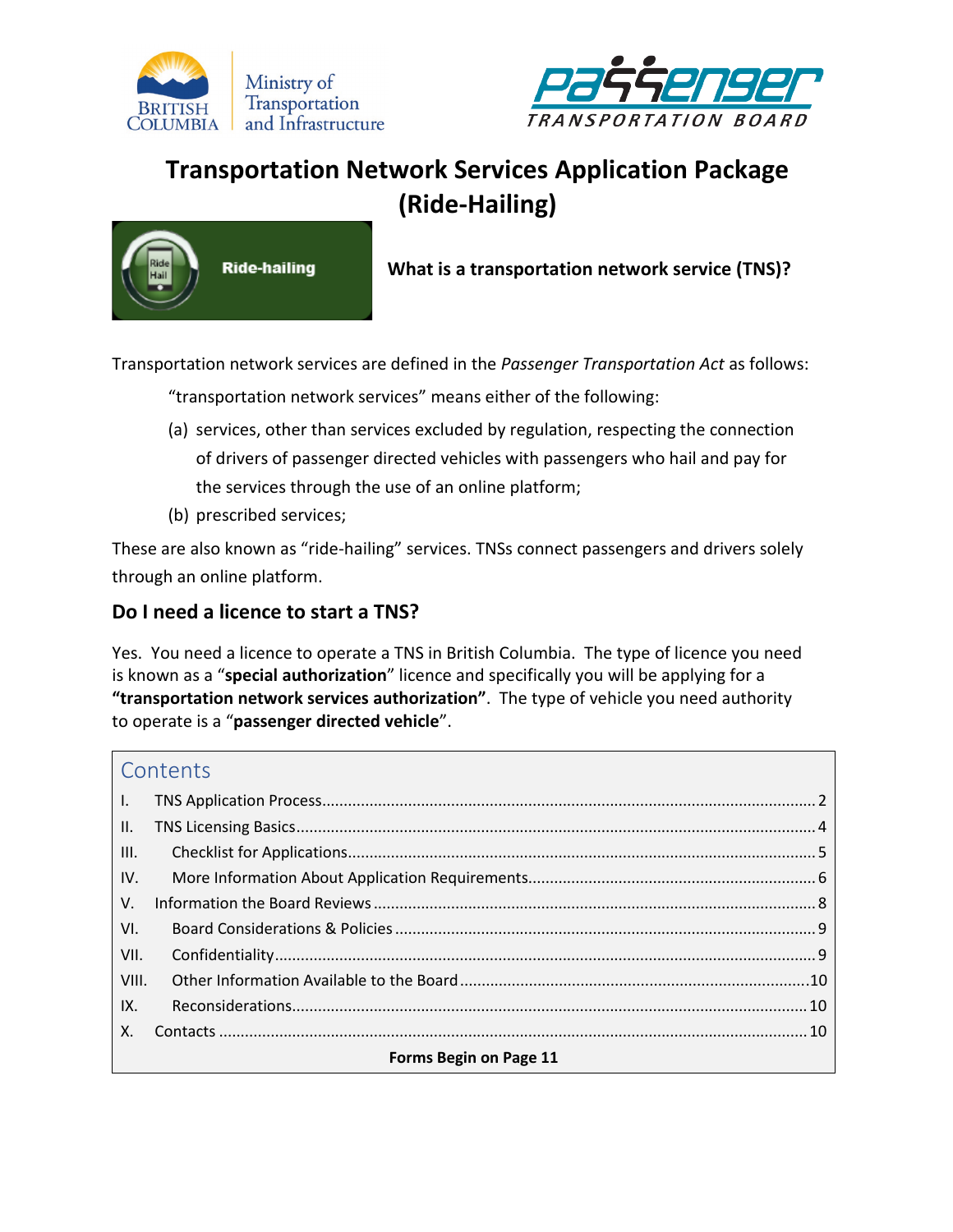# **I. TNS Application Process**

Please note: The Passenger Transportation Board (Board) and the Registrar of Passenger Transportation (Registrar) are separate entities with distinct responsibilities under the *Passenger Transportation Act*.

### **Branch Process:**

Through the Passenger Transportation Branch's (Branch) office, the Registrar accepts all applications (including those which require Board approval) and ensures that the applications are complete.

- You pay one application fee of \$200 when submitting to this office. If the application is approved, you must pay a \$5,000 licence fee at the time of licensing and an additional per-trip fee of \$0.30 for trips taken in non-accessible passenger directed vehicles operated under your transportation network services authorization.
- The Registrar verifies safety requirements and issues all licences. The Registrar is also responsible for initiating compliance and enforcement actions against both licensed and unlicensed operators.
- The Passenger Transportation Branch (Branch) screens submitted applications prior to forwarding them to the Board in Victoria.
- If an incomplete application is received, the Branch will contact the applicant and request that missing information be provided within a specified time frame. If the due date is missed, the application fee will not be processed, and the application will not be forwarded to the Board for a decision. You will need to resubmit a complete package.

The filing of an application does not confer any permission or authority to operate a passenger transportation service.

# **Sending Your Application** Send your application to the [Passenger Transportation Branch in Coquitlam.](https://www2.gov.bc.ca/gov/content/transportation/vehicle-safety-enforcement/services/passenger-transportation/contacts) 200 – 1500 Woolridge Street, Coquitlam BC V3K 0B8 Phone: 604-527-2198 Fax: 604-527-2205 Toll Free: Call Enquiry BC at 1-800-663-7867 Email: [passengertransportationbr@gov.bc.ca](mailto:passengertransportationbr@gov.bc.ca) Web: [Registrar & Passenger Transportation Branch](https://www2.gov.bc.ca/gov/content/transportation/vehicle-safety-enforcement/services/passenger-transportation)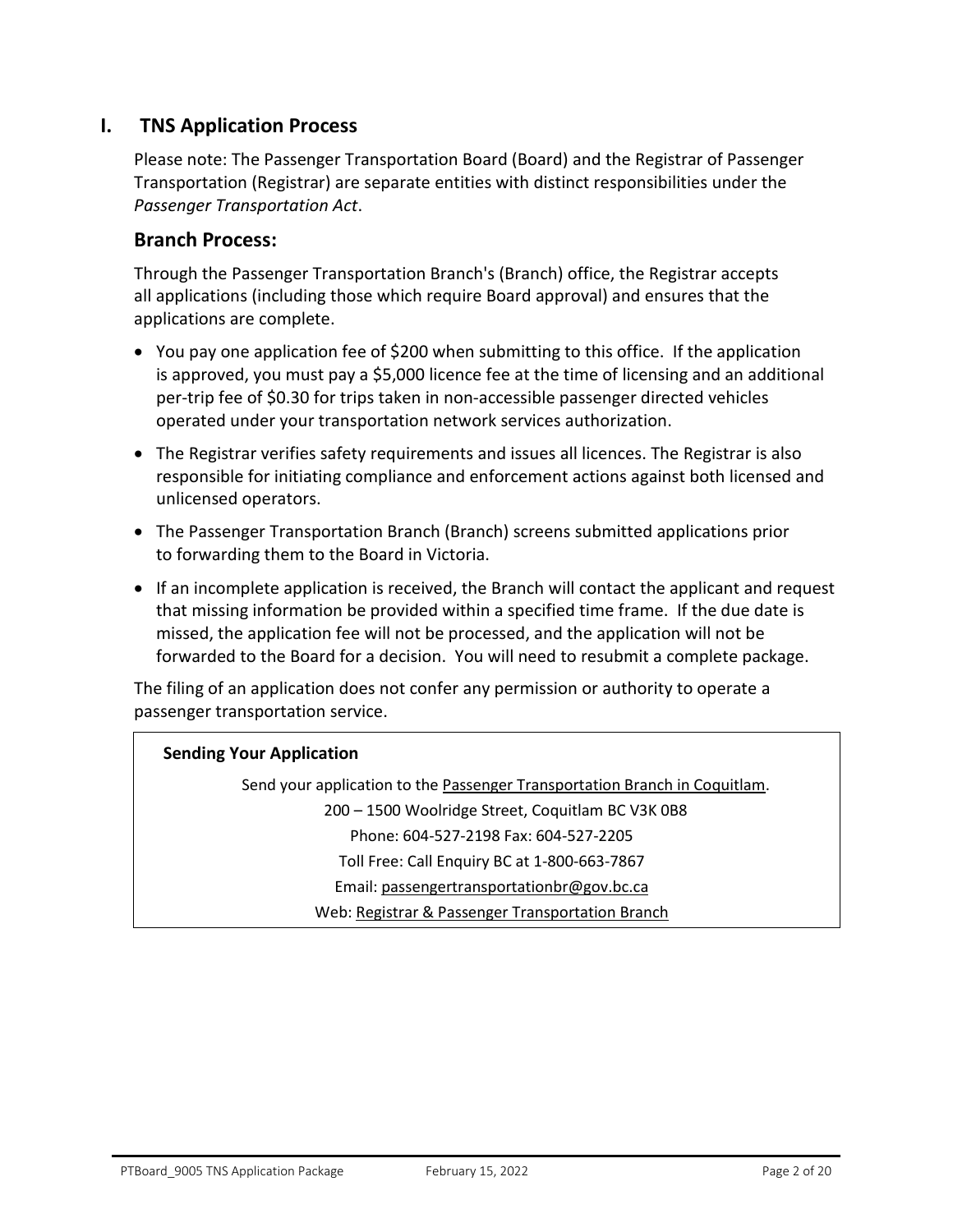# **Board Process:**

The Board is an independent tribunal in British Columbia established under the *Passenger Transportation Act*. The Board's primary responsibility is to make decisions on applications relating to the licensing of passenger directed vehicles (e.g. taxis, limousines, shuttle vans, transportation network services) and inter-city buses in British Columbia. The Board also sets the terms and conditions that will apply to your TNS Authorization.

### **Publication & Submissions**

- Using information in your application, Board staff email you a draft *Application Summary* with terms and conditions for providing the transportation network services you propose.
- After you confirm that the Application Summary is correct, we publish it in our *[Bulletin](https://www.ptboard.bc.ca/bulletins.htm)* typically on Wednesdays near the end of the business day.
- Within 10 days of its publication, anyone may send the Board a written submission with the required \$50 submission fee. More information on submissions is provided on our [submissions webpage](https://www.ptboard.bc.ca/making_submissions.htm) and [submissions reference sheet.](http://www.th.gov.bc.ca/forms/getForm.aspx?formId=1198)
- Local governments and First Nations governments may also comment on an application; however, a submission fee is not required.
- You will receive a copy of all submissions and comments, and you will have 7 days to send a reply to the Board.
- Submitters are able to review applicant responses to original submissions as well as the application package itself, and to provide their comments to the Board. Details are provided in an [Industry Advisory of October 30, 2019.](https://www.ptboard.bc.ca/documents/ia-tns-process-modification.pdf)

### **Information & Evidence**

• The information in your application is the first source of information for the Board. When considering your application, the Board may also consider information and evidence contained in those reports listed in the TNS Information Sheet, section C, which can be found on page 15 of this package. You may review those reports and make submissions as part of your application package, which the Board will consider when making a determination on an application. As noted on page 15, those reports are posted on the Board's website and publicly available. You may also identify any other publicly available reports you wish to be considered in your application.

### **Decisions**

- Application decisions are made by Board members.
- Decisions are based on information and evidence received through the application process as well as evidence as set out above.
- The Board makes its decision on an application after considering whether:
	- o you are [a fit and proper person and capable](http://www.th.gov.bc.ca/forms/getForm.aspx?formId=1358) of providing the TNS,
	- $\circ$  there is a public need for the TNS applied for, and
	- o the application, if granted, would promote sound economic conditions in the passenger transportation business.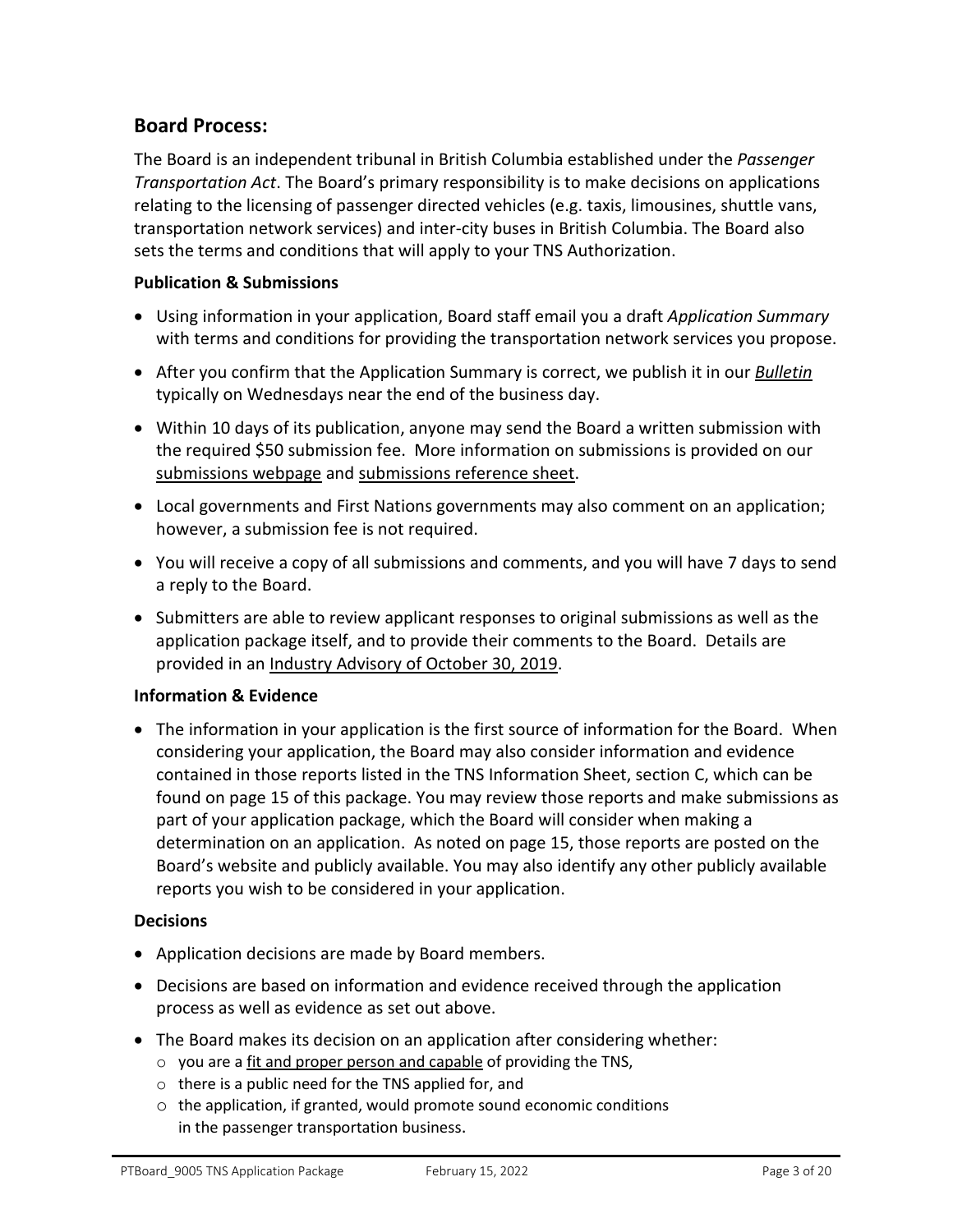- If the Board approves an application it will set terms and conditions for the TNS authorization, including approved regional operating areas, and will set the minimum rate for TNSs as the highest flag rate in that region.
- Decisions are emailed to the applicant and Branch, then published in the *[Bulletin.](https://www.ptboard.bc.ca/bulletins.htm)*

# <span id="page-3-0"></span>**II. TNS Licensing Basics**

### **Licensing Requirements**

Under the *Passenger Transportation Act*, an operator must have a licence with a Special Authorization approved by the Board to provide transportation network services that connect drivers and passengers in British Columbia.

- The Registrar must be satisfied that the applicant will ensure that a vehicle meets safety requirements before it can be operated as a commercial passenger vehicle.
- Applicants and their drivers are advised to delay the purchase, lease or rental of vehicles until approval is obtained.
- Applicants and their drivers are responsible for understanding their legal obligations under provincial and federal regulations for commercial passenger vehicles (e.g. *[Passenger Transportation Act,](http://www.bclaws.ca/EPLibraries/bclaws_new/document/ID/freeside/00_04039_01) Passenger [Transportation Regulation](http://www.bclaws.ca/EPLibraries/bclaws_new/document/ID/freeside/266_2004) and [Motor Vehicle](http://www.bclaws.ca/civix/document/id/complete/statreg/26_58_05#division_d2e9100) [Act Regulation\)](http://www.bclaws.ca/civix/document/id/complete/statreg/26_58_05#division_d2e9100).*

*Also see the [Commercial Vehicle Safety & Importation - Information Sheet,](http://www.th.gov.bc.ca/forms/getForm.aspx?formId=1240) [Passenger](http://www.th.gov.bc.ca/rpt/licence_new.htm)  [Transportation Branch site](http://www.th.gov.bc.ca/rpt/licence_new.htm) and the Board Operational Policy: Introduction of Transportation Network Services, 2019 on the Board [website](https://www.ptboard.bc.ca/TNS.htm) regarding TNS policies on operating areas, fleet sizes, minimum rates and data reporting.* 

- If your application is approved in whole or in part by the Board, and the Registrar is satisfied that the applicant meets the requirements set out in s. 29(1) of the *Passenger Transportation Act*, the Registrar will issue a passenger transportation licence with a "Special Authorization: Transportation Network Services Authorization" and the service you provide must comply with the Board's terms and conditions of this licence. The Registrar must issue a licence before your service can start.
- Your licence is valid for one year from the date of issue unless otherwise specified by the Board. Renewals are under the authority of the Registrar and applicants must apply on an annual basis.
- Any changes to the legal name (sole proprietor, partners or company CEO & local GM), business address for mail or the physical location of records, or signing authorities must be sent to the Branch with forms available on the [Branch forms webpage.](http://www.th.gov.bc.ca/forms/results.aspx?group=21)

### **Online Info**

- Websites: [PT Board](https://www.ptboard.bc.ca/) & [PT Branch](https://www.th.gov.bc.ca/rpt/index.htm)
- [Reference Sheet 10: Sample Terms & Conditions of Licence](https://www.th.gov.bc.ca/forms/getForm.aspx?formId=1201)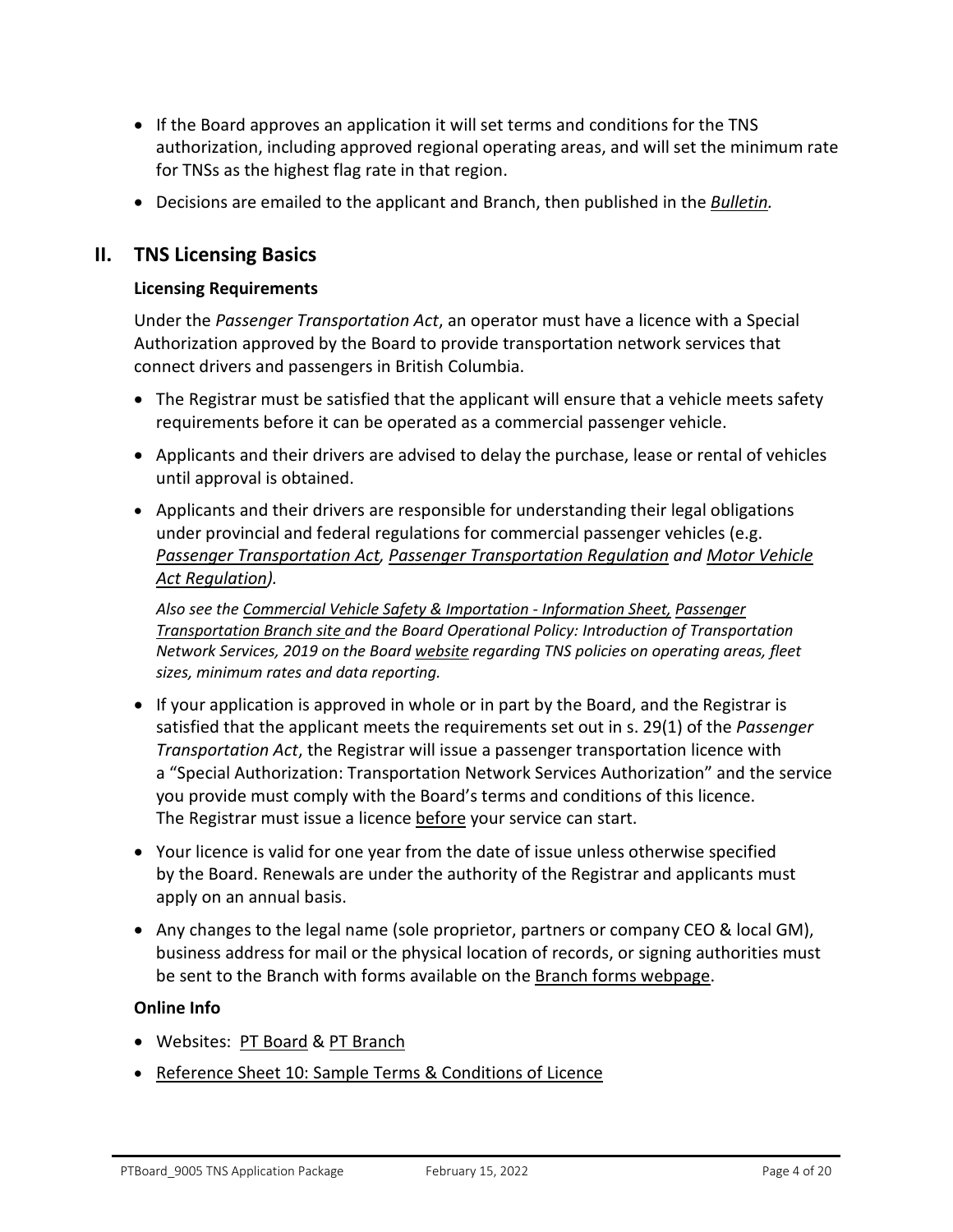# <span id="page-4-0"></span>**III. Checklist for Applications**

The checklist below lists information you need to know before you apply for a passenger transportation licence as well as forms and documents that you must provide with your application. More details are provided in the forms themselves, and in Section [V: More Information About Application Requirements.](#page-5-0)

| 1. Before you apply |                                                                                                                                                                                                     |               |  |  |
|---------------------|-----------------------------------------------------------------------------------------------------------------------------------------------------------------------------------------------------|---------------|--|--|
|                     | Obtain a National Safety Code Certificate (NSC) - the Branch will<br>return any applications received that do not have a valid NSC number.                                                          | <b>LINK</b>   |  |  |
|                     | Understand Commercial Vehicle and Safety Information about<br>commercial passenger transportation vehicles                                                                                          | <b>LINK</b>   |  |  |
|                     | If you have hired an agent to prepare your application, submit a letter<br>authorizing the agent to act on your behalf.                                                                             | <b>ATTACH</b> |  |  |
|                     | 2. PT Branch Requirements (no electronic signatures permitted)                                                                                                                                      |               |  |  |
|                     | Special Authorization Licence Application                                                                                                                                                           | PAGE 11       |  |  |
|                     | Fee: non-refundable fee of \$200 payable to the Minister of Finance by<br>cheque, money order or credit card (the Branch will contact you by<br>telephone for authorization if using a credit card) | <b>ATTACH</b> |  |  |
|                     | Identification Documents required for a Business/Organization located<br>outside British Columbia only                                                                                              | <b>ATTACH</b> |  |  |
|                     | Signing Authority form                                                                                                                                                                              | PAGE 13       |  |  |
|                     | 3. PT Board Forms                                                                                                                                                                                   |               |  |  |
|                     | <b>TNS Information Sheet</b>                                                                                                                                                                        | PAGE 15       |  |  |
|                     | Disclosure of Unlawful Activity & Bankruptcy form                                                                                                                                                   | PAGE 18       |  |  |
|                     | Declarations form                                                                                                                                                                                   | PAGE 20       |  |  |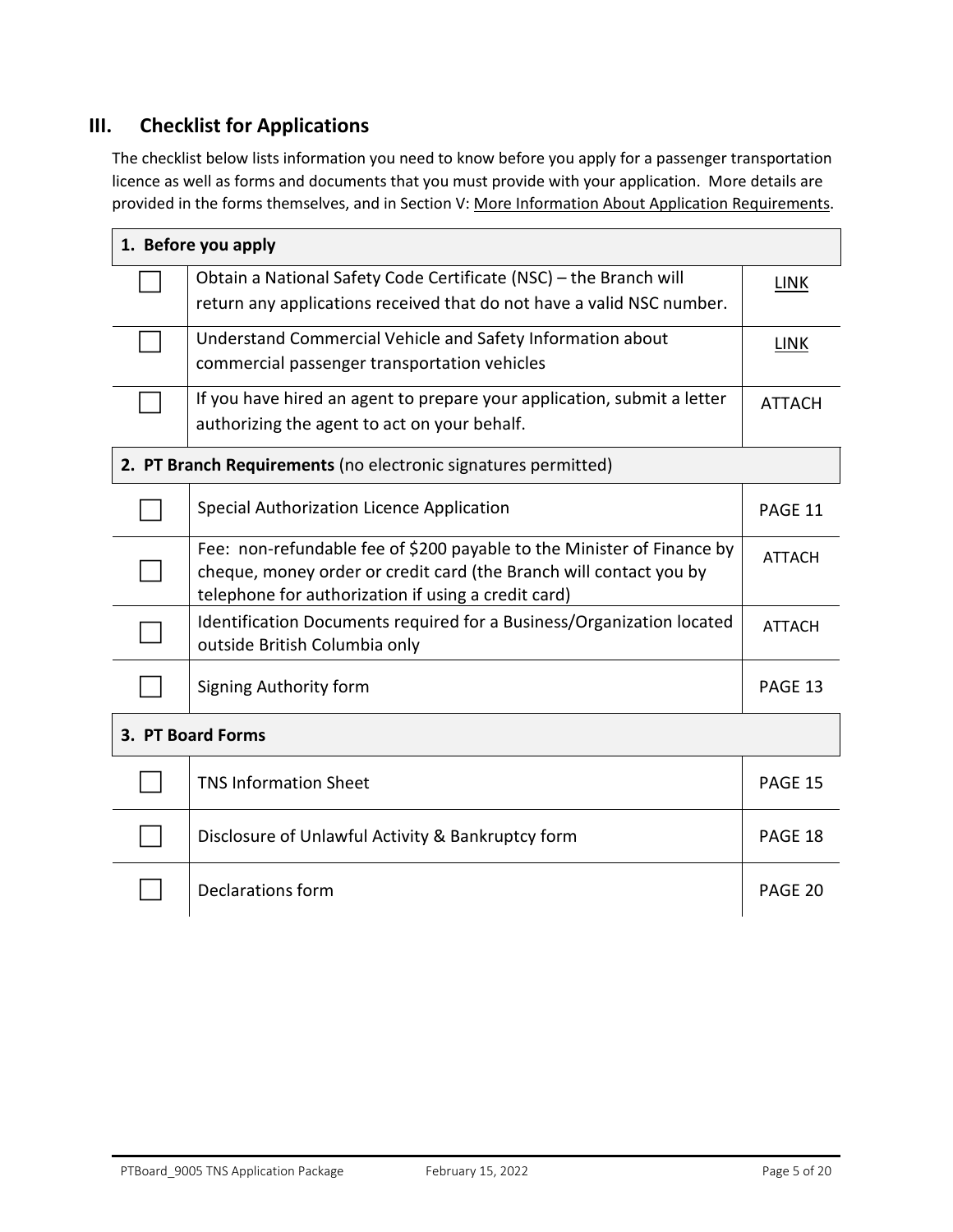### **4. Attachments Submitted with Applications**

The following documents are required and will assist the **Board** in its review of whether applicants are fit, proper and capable of operating the TNS services they propose.

| <b>Business Plans</b>                                                                                                           | <b>ATTACH</b> |
|---------------------------------------------------------------------------------------------------------------------------------|---------------|
| Cash Flow Projections (3 years)                                                                                                 | <b>ATTACH</b> |
| <b>New Operators:</b> Statement of Business Assets<br><b>Established Operators:</b> Balance Sheet & Income Statements (2 years) | <b>ATTACH</b> |
| Resumé for the sole proprietor, each partner in a partnership, and<br>both the CEO and local General Manager of a company.      | <b>ATTACH</b> |
| Criminal record check for the sole proprietor, each partner, and both<br>the CEO & local General Manager of a company.          | ATTACH        |

# <span id="page-5-0"></span>**IV. More Information About Application Requirements**

In Section [III,](#page-4-0) th[e Checklist for Applications](#page-4-0) lists the forms and attachments that applicants must provide with their Transportation Network Services (TNS) application. This section gives you more detail about:

- Information the Board requires in the documents you attach,
- Sources of information the Board considers, and
- Board considerations and policies that apply to its decisions.

### **Attachments:**

| <b>Document</b>       | <b>Requirements</b>                                                           |  |  |  |  |  |
|-----------------------|-------------------------------------------------------------------------------|--|--|--|--|--|
| Identification        | If your business organization is located outside British Columbia, submit the |  |  |  |  |  |
| documents             | required identification documents that apply to your business type:           |  |  |  |  |  |
|                       | (a) Sole proprietor:                                                          |  |  |  |  |  |
| <i>*Required only</i> | Submit a clear copy or image of your current <i>driver's licence</i> .        |  |  |  |  |  |
| for applicants        | (b) Partnership:                                                              |  |  |  |  |  |
| located               | Submit a clear copy or image of each partner's current driver's licence.      |  |  |  |  |  |
| outside BC            | (c) Corporation, limited liability company or society: Submit a copy of each  |  |  |  |  |  |
|                       | of the following:                                                             |  |  |  |  |  |
|                       | a. Certificate of incorporation issued by the company's home                  |  |  |  |  |  |
|                       | jurisdiction;                                                                 |  |  |  |  |  |
|                       | b. Articles of incorporation issued by the company's home                     |  |  |  |  |  |
|                       | jurisdiction;                                                                 |  |  |  |  |  |
|                       | c. A list of officers and directors; and                                      |  |  |  |  |  |
|                       | d. BC Certificate of Incorporation issued by the BC Registrar of              |  |  |  |  |  |
|                       | Companies showing the company's registration in BC as an extra-               |  |  |  |  |  |
|                       | provincial company.                                                           |  |  |  |  |  |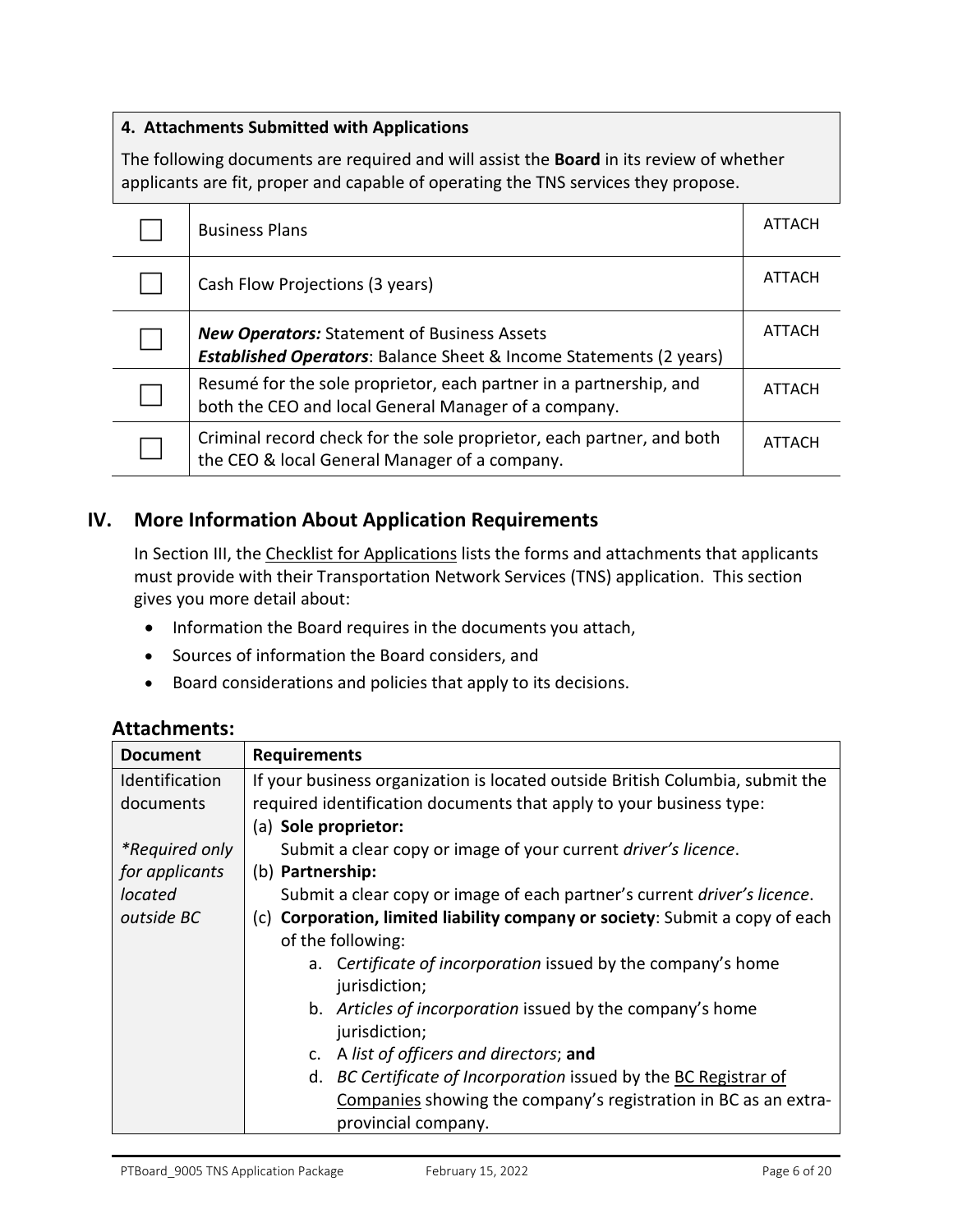| <b>Business Plan</b>                                       | You must submit a business plan1 to give the Board a clear, detailed picture<br>of your operation. You need to provide enough information to the Board to<br>enable it to review and understand how you will set up and run your<br>business.                                                                                                                                                                                                                    |  |  |  |  |
|------------------------------------------------------------|------------------------------------------------------------------------------------------------------------------------------------------------------------------------------------------------------------------------------------------------------------------------------------------------------------------------------------------------------------------------------------------------------------------------------------------------------------------|--|--|--|--|
|                                                            | Include in your plan the following:                                                                                                                                                                                                                                                                                                                                                                                                                              |  |  |  |  |
|                                                            | Provide an overview of the transportation services you will offer, and<br>how they will be provided.                                                                                                                                                                                                                                                                                                                                                             |  |  |  |  |
|                                                            | What is your organizational structure for managing the service? Where<br>will your office be located for managing the B.C. operations? Who will<br>oversee your B.C. operations?                                                                                                                                                                                                                                                                                 |  |  |  |  |
|                                                            | How you will manage drivers, driver training, vehicles and any problems<br>that arise? Include a description of your process for ensuring drivers<br>have: the required class of driver licence; current criminal and driving<br>record checks; and safe vehicles. How will you monitor driver earnings?                                                                                                                                                         |  |  |  |  |
|                                                            | Describe the online platform you will provide for drivers and passengers<br>to utilize your services. How will your service meet the requirements of<br>the Board's TNS App Rule? Will your online platform be able to geo-<br>fence defined areas that drivers cannot access at specified times? Will<br>this platform support use by persons with disabilities, such as visually<br>impaired users?                                                            |  |  |  |  |
| Cash Flow<br>Projections                                   | Provide month-by-month cash flow projections for 36 months.<br>Break projections down to the main expense and revenue categories<br>for the TNS operation.                                                                                                                                                                                                                                                                                                       |  |  |  |  |
|                                                            | The categories you use should inform the Board about your resource<br>allocations and the expected viability of the operation. Also, explain<br>assumptions you made and changes in your projections. Provide<br>explanation in footnotes or a separate document. For example, quantify<br>ridership projections you use to project passenger revenues, and identify<br>changes due to seasonal fluctuations or the different stages of business<br>development. |  |  |  |  |
| <b>Balance Sheet</b><br>& Income<br><b>Statements</b>      | If you already operate a passenger transportation or TNS business, submit:<br>a balance sheet and<br>income statements for the two most recent years. Reference Sheet 4<br>$\bullet$                                                                                                                                                                                                                                                                             |  |  |  |  |
| Statement of<br><b>Business</b><br>Assets &<br>Liabilities | If you do not operate a passenger transportation or TNS business, you must<br>submit a Statement of Assets & Liabilities applicable to your business<br>operation.                                                                                                                                                                                                                                                                                               |  |  |  |  |

<span id="page-6-0"></span><sup>&</sup>lt;sup>1</sup> See Reference Sheets[: 2: Business Plans,](https://www.th.gov.bc.ca/forms/getForm.aspx?formId=1196) [2.1:Business Plan Updates,](https://www.th.gov.bc.ca/forms/getForm.aspx?formId=1347) an[d 3: Sample Business Plan Outline.](https://www.th.gov.bc.ca/forms/getForm.aspx?formId=1195)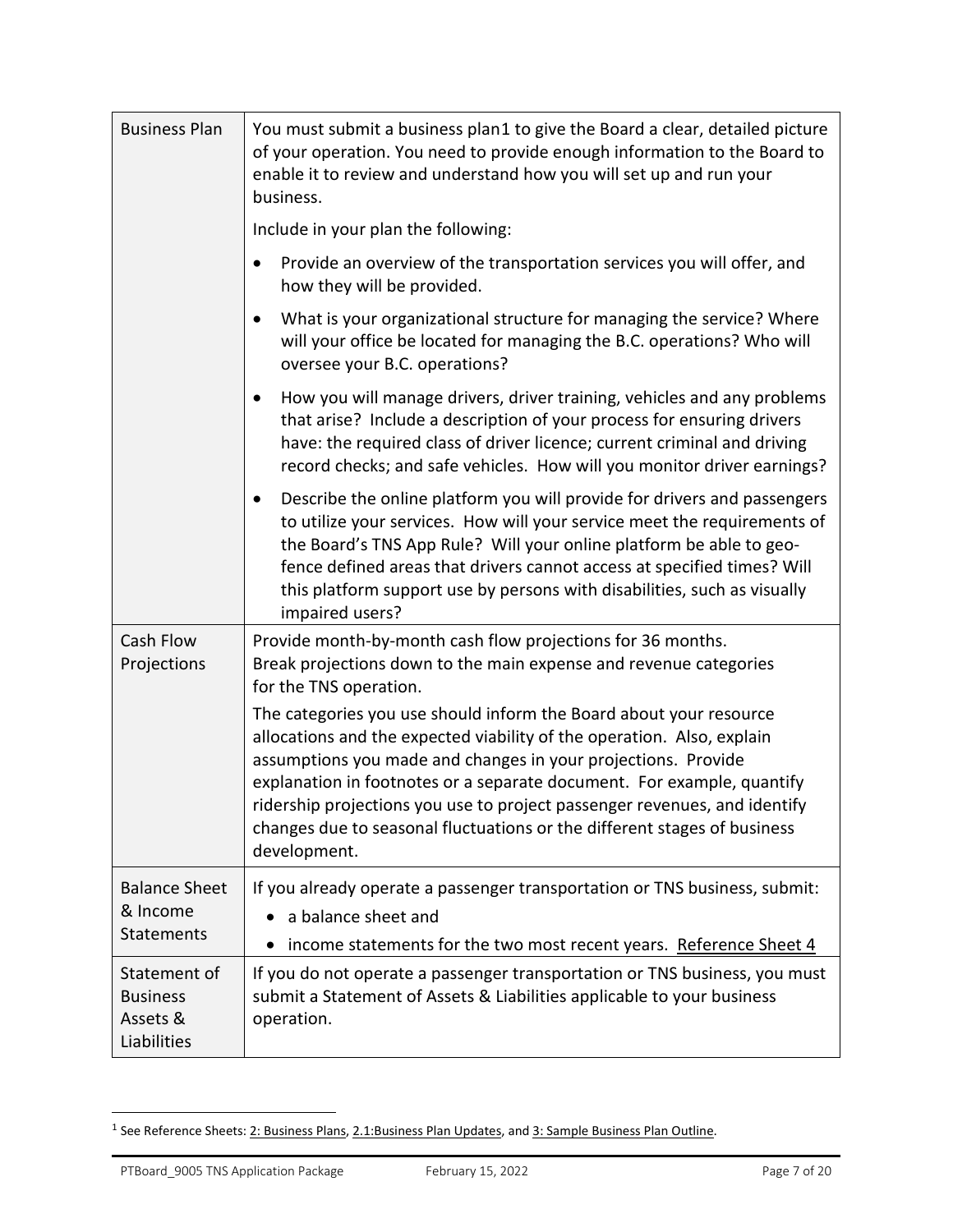| Resumés                          | Resumés are required from sole proprietors, each partner in a partnership<br>involved in management, and for a corporation, the CEO and the GM (head)<br>of the Canadian or BC operations. You should include information that<br>shows you have the knowledge, skills and abilities to operate a TNS.                                                            |  |  |  |
|----------------------------------|-------------------------------------------------------------------------------------------------------------------------------------------------------------------------------------------------------------------------------------------------------------------------------------------------------------------------------------------------------------------|--|--|--|
|                                  | Resumés outline education, work experience and skills. You do not need to<br>have run a passenger transportation service before. The Board wants to<br>know that you have skills that you can apply to running the service. You<br>may have gained these skills through your education, experience or work<br>history.                                            |  |  |  |
| Criminal<br><b>Record Checks</b> | Criminal record checks must be provided for sole proprietors, each partner<br>in a partnership involved in management, and for a corporation, the CEO<br>and GM (head) of the Canadian or BC operations.                                                                                                                                                          |  |  |  |
|                                  | NOTE: Individuals who are not residents of Canada must provide either (a) a<br>Police Certificate from their country of residence confirming that a criminal<br>record does not exist; or (b) a copy of the criminal record. Information<br>about obtaining criminal record information from other countries is<br>available on the Government of Canada website. |  |  |  |

# <span id="page-7-0"></span>**V. Information the Board Reviews**

The Board will review all information on file, including but not limited to:

- Information in your application package and information you provide in response to a Board request
- Written submissions or comments received from others on your application, and your replies to theses submissions and any Board requests for more information
- Any investigation reports with respect to your application and any comments or submissions received from you in response

The Board may also consider the following information and evidence when making a decision with respect to an application:

- The reports listed on the TNS Information Sheet, section C, which can be accessed on the Board's website
- Information that is available to the public
- Information available through the provincial court registry, [Court Services Online](https://justice.gov.bc.ca/cso/index.do) to check the names and information on the Disclosure of Bankruptcy and Unlawful Activity form against provincial traffic and criminal court records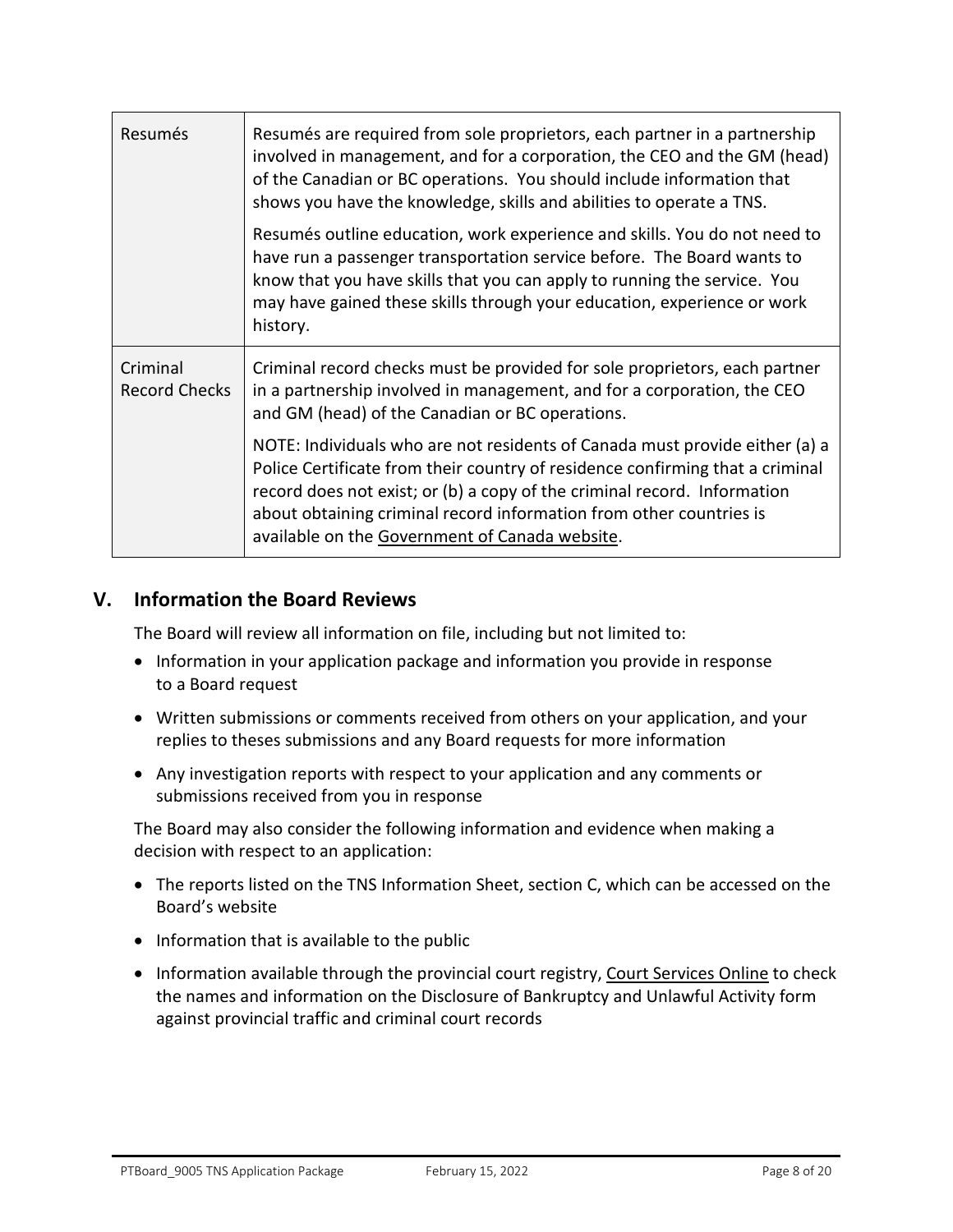# <span id="page-8-0"></span>**VI. Board Considerations & Policies**

In making a determination on an application, the Board must consider whether there is public need for the proposed service, whether the applicant is a fit and proper person to provide the service and capable of providing the service, and whether approving the application would promote sound economic conditions in the passenger transportation business.

### **Applicant Fitness**

The Board considers applicant fitness matters in two parts:

- (i) Are you a "fit and proper person" to provide the proposed service?
- (ii) Are you capable of providing that service?

[Reference Sheet 19](http://www.th.gov.bc.ca/forms/getForm.aspx?formId=1358) provides detailed information about the factors and information the Board considers regarding the above questions. The reference sheet informs applicants of obligations and requirements they are assessed on and with which operators must comply after a Special Authorization licence has been approved and issued.

### **Public Need**

For the purposes of this TNS application process, the Board may consider information and evidence from recent reports and public consultations, which are listed in the TNS Information Sheet, found on page 15. The Board will also consider any additional information provided by applicants in support of their application for a TNS as it relates to public need.

### **Sound Economic Conditions**

The Board strives to balance public need for available, accessible and reliable commercial passenger transportation services with overall industry viability and competitiveness. The Board considers the issue of sound economic conditions issue from a wide-ranging perspective which includes consideration of harm to other industry participants such as taxi companies. For the purposes of this TNS application process, the Board may consider information and evidence from recent reports and public consultations, which are listed in the TNS Information Sheet, found on page 15.

# <span id="page-8-1"></span>**VII. Confidentiality**

The Board keeps the following types of information confidential:

- private financial information (e.g. personal net worth statements)
- private business details (e.g. contracts, customer account information, detailed expansion processes)
- information from criminal record checks and other personal information (e.g. Declaration Form)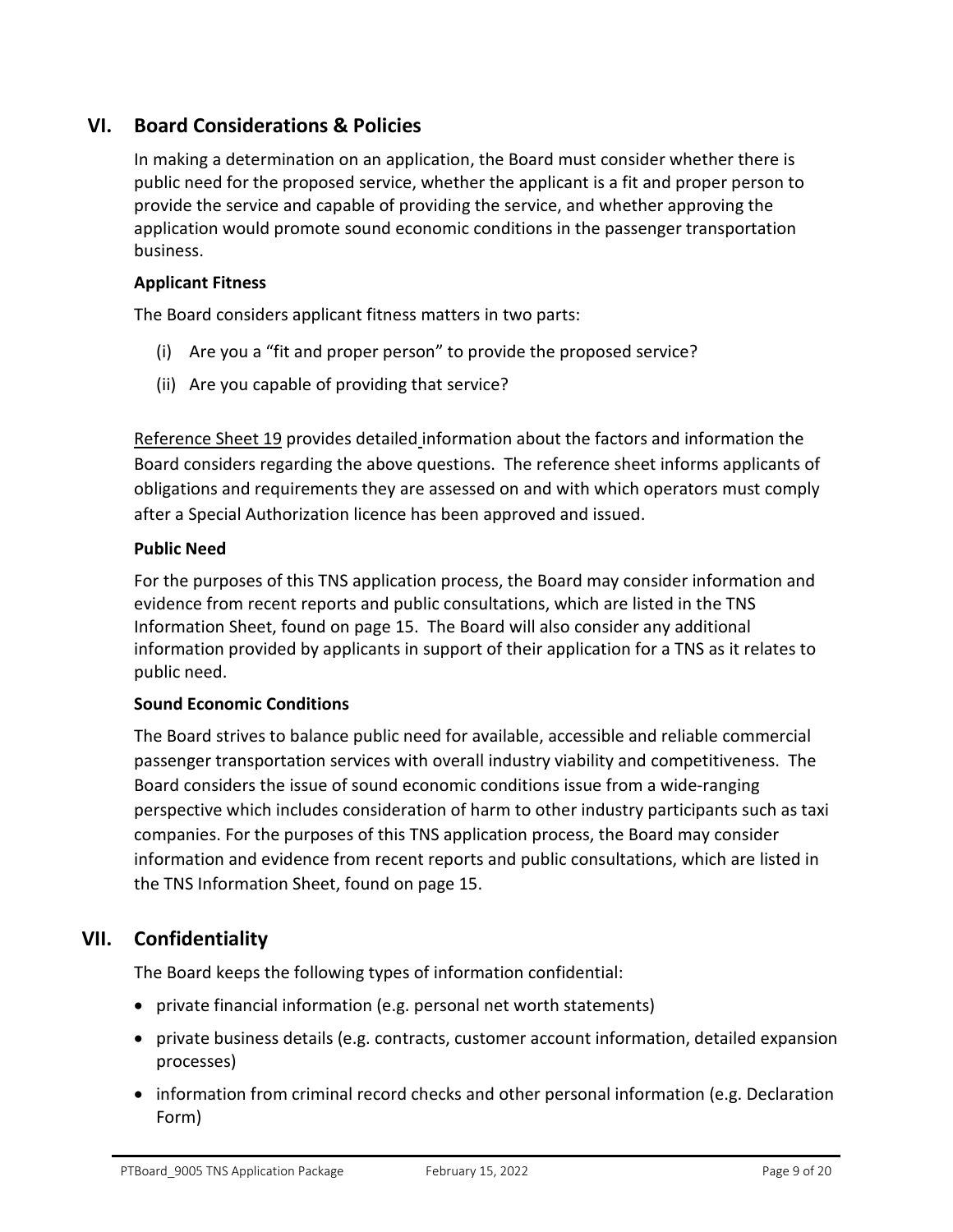Other information submitted with an application may be made public. Board decisions are public. The *Freedom of Information and Protection of Privacy Act* may apply to information in your application package.

# **VIII. Other Information Available to the Board**

The Board also has [Operational Policies](https://www.ptboard.bc.ca/operational_policies.htm) and [Rules of Practice and Procedure.](https://www.ptboard.bc.ca/practice_procedure.htm) These are posted on the Board's website. A policy or rule may apply to your application.

# <span id="page-9-0"></span>**IX. Reconsiderations**

There is no right to appeal Board decisions. The Board may reconsider, vary or rescind a decision in only two circumstances:

- (a) information has become available that was not available at the time the decision was made, or
- (b) there has been an error in procedure.

For further information, see: [Reference Sheet 14: Options after a Decision](https://www.th.gov.bc.ca/forms/getForm.aspx?formId=1206)

# <span id="page-9-1"></span>**X. Contacts**

For further information or questions, please contact the Board:

# **[Passenger Transportation Board](https://www.ptboard.bc.ca/modernization.htm)**

202 – 940 Blanshard Street P.O. Box 9850 STN PROV GOVT, Victoria BC V8W 9T5 Phone: 250-953-3777 Fax: 250-953-3783 Email: [ptboard@gov.bc.ca](mailto:ptboard@gov.bc.ca)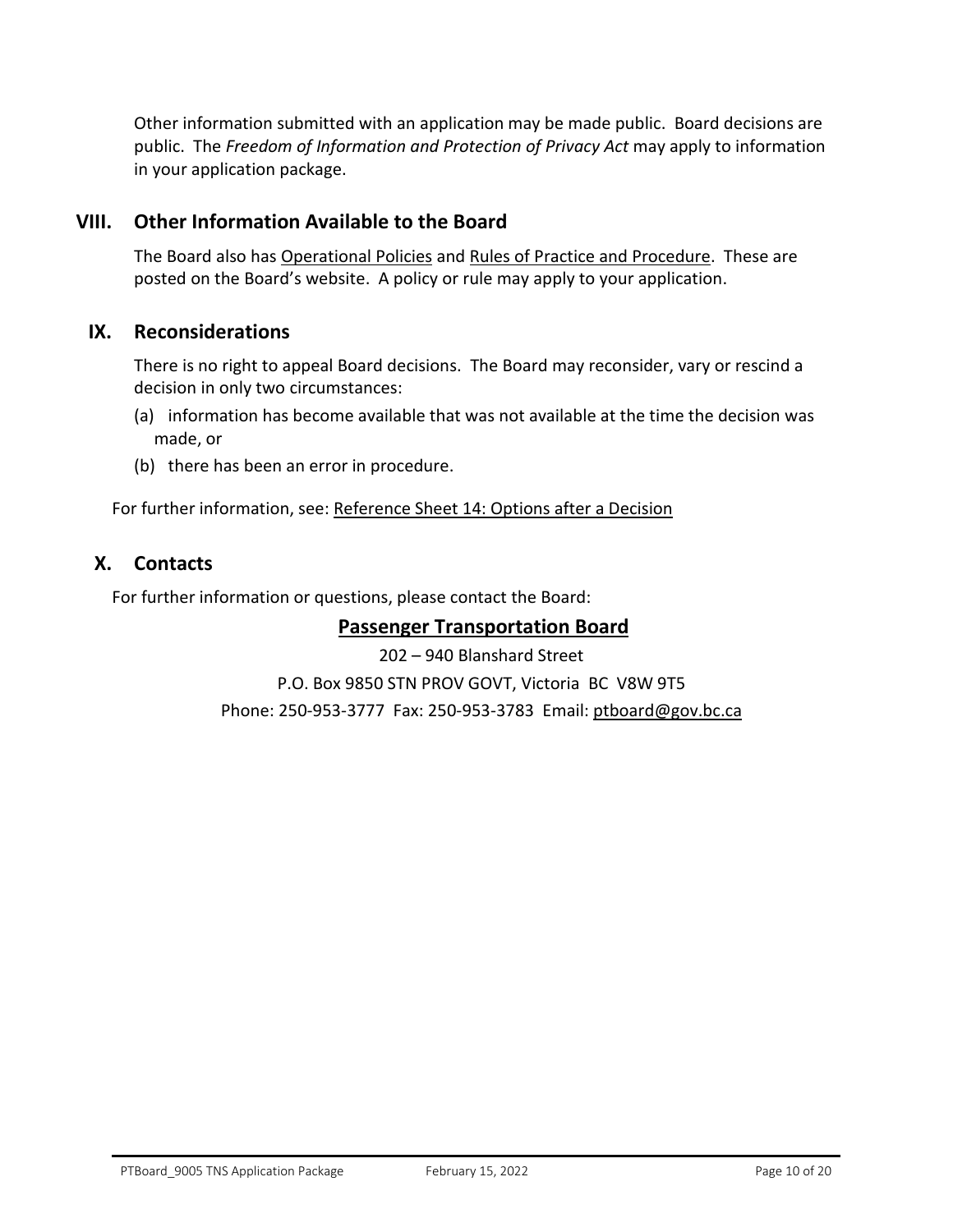

#### Office Use Only PT Application # \_\_\_\_\_\_\_\_\_\_\_\_\_\_\_\_\_\_

|                                                                                                                                                                                                                                                                                   |                                                                                                                                                                 | 1. Legal Name of Applicant (check one of the boxes and write the FULL legal name(s) on the line(s) below)                                                                                                                     |  |  |  |  |  |
|-----------------------------------------------------------------------------------------------------------------------------------------------------------------------------------------------------------------------------------------------------------------------------------|-----------------------------------------------------------------------------------------------------------------------------------------------------------------|-------------------------------------------------------------------------------------------------------------------------------------------------------------------------------------------------------------------------------|--|--|--|--|--|
| Individual / Sole Proprietor                                                                                                                                                                                                                                                      | Partnership<br>(Name each partner)                                                                                                                              | <b>Legal Entity</b><br>(i.e. Corporation, LLC, Society, City)                                                                                                                                                                 |  |  |  |  |  |
| Legal Name(s):                                                                                                                                                                                                                                                                    | <u> 1989 - Johann Stoff, deutscher Stoffen und der Stoffen und der Stoffen und der Stoffen und der Stoffen und d</u>                                            |                                                                                                                                                                                                                               |  |  |  |  |  |
|                                                                                                                                                                                                                                                                                   |                                                                                                                                                                 |                                                                                                                                                                                                                               |  |  |  |  |  |
|                                                                                                                                                                                                                                                                                   |                                                                                                                                                                 |                                                                                                                                                                                                                               |  |  |  |  |  |
| 2. Identification and Contact Information                                                                                                                                                                                                                                         |                                                                                                                                                                 |                                                                                                                                                                                                                               |  |  |  |  |  |
|                                                                                                                                                                                                                                                                                   |                                                                                                                                                                 |                                                                                                                                                                                                                               |  |  |  |  |  |
|                                                                                                                                                                                                                                                                                   |                                                                                                                                                                 |                                                                                                                                                                                                                               |  |  |  |  |  |
| <b>Business Mailing Address:</b>                                                                                                                                                                                                                                                  |                                                                                                                                                                 | <u> Alexandria de la contrada de la contrada de la contrada de la contrada de la contrada de la contrada de la c</u>                                                                                                          |  |  |  |  |  |
|                                                                                                                                                                                                                                                                                   |                                                                                                                                                                 | the control of the control of the control of the control of the control of the control of the control of the control of the control of the control of the control of the control of the control of the control of the control |  |  |  |  |  |
| <b>Physical Location</b>                                                                                                                                                                                                                                                          |                                                                                                                                                                 | ,我们也不会有什么。""我们的人,我们也不会有什么?""我们的人,我们也不会有什么?""我们的人,我们也不会有什么?""我们的人,我们也不会有什么?""我们的人                                                                                                                                              |  |  |  |  |  |
| of Records (if different):                                                                                                                                                                                                                                                        |                                                                                                                                                                 |                                                                                                                                                                                                                               |  |  |  |  |  |
|                                                                                                                                                                                                                                                                                   |                                                                                                                                                                 | Postal/Zip Code:                                                                                                                                                                                                              |  |  |  |  |  |
|                                                                                                                                                                                                                                                                                   |                                                                                                                                                                 |                                                                                                                                                                                                                               |  |  |  |  |  |
|                                                                                                                                                                                                                                                                                   | Phone: Cell: Cell: Cell: Cell: Cell: Cell: Cell: Cell: Cell: Cell: Cell: Cell: Cell: Cell: Cell: Cell: Cell: C                                                  | Fax:<br><u> 1989 - Johann Barbara, martxa alemaniar a</u>                                                                                                                                                                     |  |  |  |  |  |
| Email:                                                                                                                                                                                                                                                                            | <u> 1980 - Johann Stein, marwolaethau a bhann an t-Amhain Aonaich an t-Amhain Aonaich an t-Amhain Aonaich an t-A</u>                                            | Website:                                                                                                                                                                                                                      |  |  |  |  |  |
| 3. Special authorization to operate as a Transportation Network Service (TNS)                                                                                                                                                                                                     |                                                                                                                                                                 |                                                                                                                                                                                                                               |  |  |  |  |  |
| <b>New TNS</b>                                                                                                                                                                                                                                                                    |                                                                                                                                                                 |                                                                                                                                                                                                                               |  |  |  |  |  |
|                                                                                                                                                                                                                                                                                   |                                                                                                                                                                 |                                                                                                                                                                                                                               |  |  |  |  |  |
| 4. Application Fee (\$200) (check the appropriate box)                                                                                                                                                                                                                            |                                                                                                                                                                 |                                                                                                                                                                                                                               |  |  |  |  |  |
|                                                                                                                                                                                                                                                                                   | □ Cheque (attached) □ Money Order (attached) □ Credit Card                                                                                                      | Other                                                                                                                                                                                                                         |  |  |  |  |  |
|                                                                                                                                                                                                                                                                                   |                                                                                                                                                                 |                                                                                                                                                                                                                               |  |  |  |  |  |
|                                                                                                                                                                                                                                                                                   | <b><i><u><b>ONote: DO NOT SUBMIT CREDIT CARD INFORMATION.</b></u></i></b><br>The Branch will contact you by telephone for authorization if using a credit card. |                                                                                                                                                                                                                               |  |  |  |  |  |
|                                                                                                                                                                                                                                                                                   |                                                                                                                                                                 |                                                                                                                                                                                                                               |  |  |  |  |  |
| 5. Acknowledgement of Data Sharing (check the box)                                                                                                                                                                                                                                |                                                                                                                                                                 |                                                                                                                                                                                                                               |  |  |  |  |  |
| I (we) acknowledge that I (we) must provide information requested by the Registrar or Board, including personal<br>information and data respecting motor vehicles, drivers of motor vehicles, and trips taken by passengers<br>as identified in the Passenger Transportation Act. |                                                                                                                                                                 |                                                                                                                                                                                                                               |  |  |  |  |  |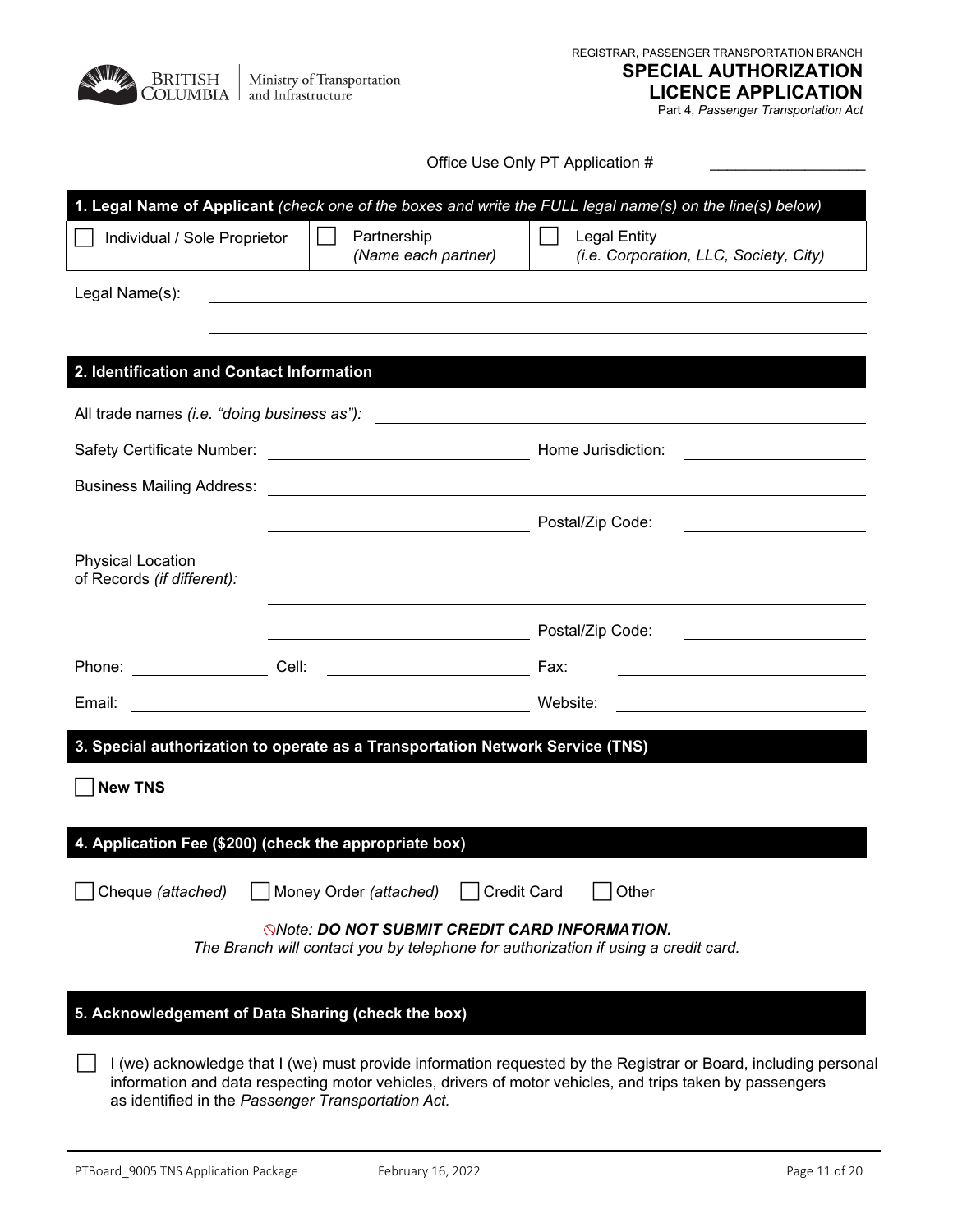

Ministry of Transportation and Infrastructure

### **6. Declaration(s)**

I (we) declare that the statements and information contained in, attached to and submitted with this licence application form are true and correct; and I (we) understand that they are subject to verification and that any false or misleading representations could result in the refusal or cancellation of the application and/or licence. I (we) also confirm my (our) commitment to safe operation as identified in the *Passenger Transportation Act*.

| This form must be signed by the sole proprietor, all partners in the partnership, or a principal of the legal<br>entity (i.e. corporation, LLC, society, city). |        |                                               |  |  |
|-----------------------------------------------------------------------------------------------------------------------------------------------------------------|--------|-----------------------------------------------|--|--|
| Full Legal Name:                                                                                                                                                | Title: | <u> 1989 - Andrea Andrew Maria (h. 1989).</u> |  |  |
| Signature:                                                                                                                                                      | Date:  |                                               |  |  |
| Full Legal Name:                                                                                                                                                | Title: |                                               |  |  |
| Signature:                                                                                                                                                      | Date:  |                                               |  |  |

Phone: 604-527-2198 Fax: 604-527-2205

Passenger Transportation Branch Suite 200 – 1500 Woolridge Street Coquitlam, BC V3K 0B8

*BC residents can call toll free through Enquiry BC: Victoria: 250-387-6121 Elsewhere in BC: 1-800-663-7867*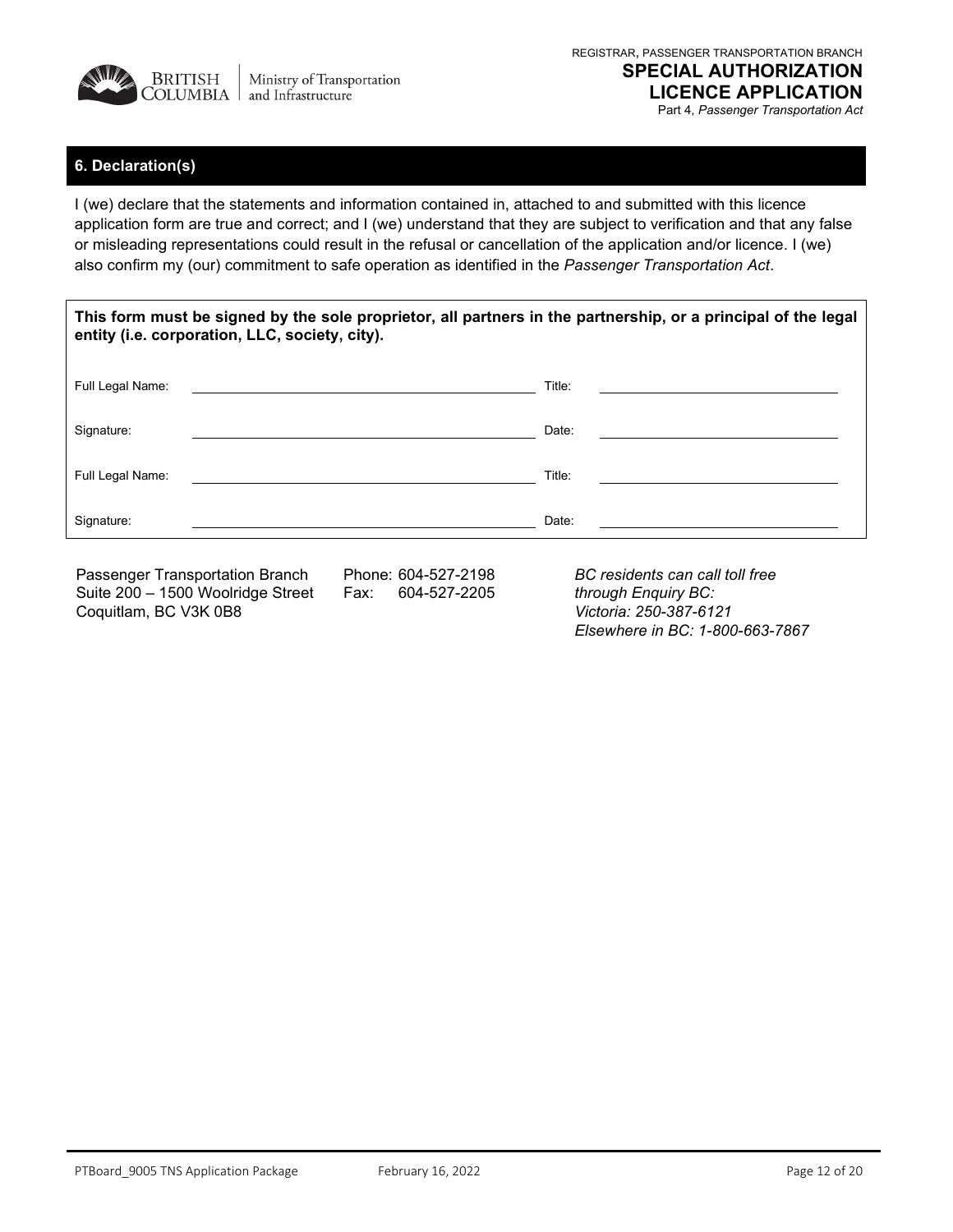

| 1. Legal Name of Applicant (check one of the boxes and write the FULL legal name(s) on the line(s) below) |                                                  |                                                                                                                       |  |  |  |  |
|-----------------------------------------------------------------------------------------------------------|--------------------------------------------------|-----------------------------------------------------------------------------------------------------------------------|--|--|--|--|
| Individual / Sole Proprietor                                                                              | Partnership<br>(Name each partner)               | <b>Legal Entity</b><br>(i.e. Corporation, LLC, Society, City)                                                         |  |  |  |  |
| Full Legal Name(s):                                                                                       |                                                  | <u> 1989 - Johann Barn, mars ann an t-Amhain Aonaichte ann an t-Amhain Aonaichte ann an t-Amhain Aonaichte ann an</u> |  |  |  |  |
|                                                                                                           |                                                  |                                                                                                                       |  |  |  |  |
| 2. Identification and Contact Information                                                                 |                                                  |                                                                                                                       |  |  |  |  |
| All trade names (i.e. "doing business as"):                                                               |                                                  |                                                                                                                       |  |  |  |  |
| Passenger Transportation Licence Number (if applicable):                                                  |                                                  |                                                                                                                       |  |  |  |  |
| <b>Business Mailing Address:</b>                                                                          |                                                  |                                                                                                                       |  |  |  |  |
|                                                                                                           |                                                  | Postal/Zip Code:                                                                                                      |  |  |  |  |
| <b>Physical Location</b>                                                                                  |                                                  |                                                                                                                       |  |  |  |  |
| of Records (if different):                                                                                |                                                  |                                                                                                                       |  |  |  |  |
|                                                                                                           |                                                  | Postal/Zip Code:                                                                                                      |  |  |  |  |
| Phone: <u>_______________</u>                                                                             | Cell:                                            | Fax:                                                                                                                  |  |  |  |  |
| Email:                                                                                                    | <u> 1980 - Jan Stein, amerikansk politiker (</u> | Website:                                                                                                              |  |  |  |  |
| 3. Persons with Delegated Signing Authority (Optional)                                                    |                                                  |                                                                                                                       |  |  |  |  |
| <b>Full Name (Print)</b>                                                                                  | <b>Position</b>                                  | Signature                                                                                                             |  |  |  |  |
|                                                                                                           |                                                  |                                                                                                                       |  |  |  |  |
|                                                                                                           |                                                  |                                                                                                                       |  |  |  |  |
|                                                                                                           |                                                  |                                                                                                                       |  |  |  |  |

**Collection of Personal Information**: Personal information is collected by the Ministry of Transportation and Infrastructure – Passenger Transportation Branch under section 26(c) of the Freedom of Information and Protection of Privacy Act (FOIPPA) for administering and enforcing the *Passenger Transportation Act* and *Passenger Transportation Regulation*. Should you have any questions about the collection of this personal information please contact: Registrar, Passenger Transportation Branch, 200 – 1500 Woolridge St. Coquitlam BC, 604-527-2198, [passengertransportationbr@gov.bc.ca](mailto:passengertransportationbr@gov.bc.ca)

#### **4. Declaration of Owner(s)**

I (we) understand that any delegation of signing authority to persons named in Section 3 does not relinquish or diminish the authority of the individual (sole proprietor), partners or principals to sign for and bind the carrier on matters under the *Passenger Transportation Act*.

I (we) authorize the persons named in Section 3 above to act on behalf of the carrier in all matters relating to the *Passenger Transportation Act,* Passenger Transportation Act Regulation and policies and orders of the Passenger Transportation Board.

| It is the responsibility of the sole proprietor, all partners in the partnership, or a principal of the legal entity       |  |  |
|----------------------------------------------------------------------------------------------------------------------------|--|--|
| (i.e. corporation, LLC, society, city to formally advise the Passenger Transportation Branch of any change to persons      |  |  |
| with delegated signing authority.                                                                                          |  |  |
| This form must be signed by the sole proprietor, all partners in the partnership, or a principal of the legal entity (i.e. |  |  |

| corporation, LLC, society, city).                                                             |                |                              |                                                                                                                  |  |  |  |
|-----------------------------------------------------------------------------------------------|----------------|------------------------------|------------------------------------------------------------------------------------------------------------------|--|--|--|
| Full Name:                                                                                    |                |                              | Title:                                                                                                           |  |  |  |
| Signature:                                                                                    |                |                              | Date:                                                                                                            |  |  |  |
| Full Name:                                                                                    |                |                              | Title:                                                                                                           |  |  |  |
| Signature:                                                                                    |                |                              | Date:                                                                                                            |  |  |  |
| Passenger Transportation Branch<br>Suite 200 - 1500 Woolridge Street<br>Coquitlam, BC V3K 0B8 | Phone:<br>Fax: | 604-527-2198<br>604-527-2205 | BC residents can call toll free through Enquiry BC:<br>Victoria: 250-387-6121<br>Elsewhere in BC: 1-800-663-7867 |  |  |  |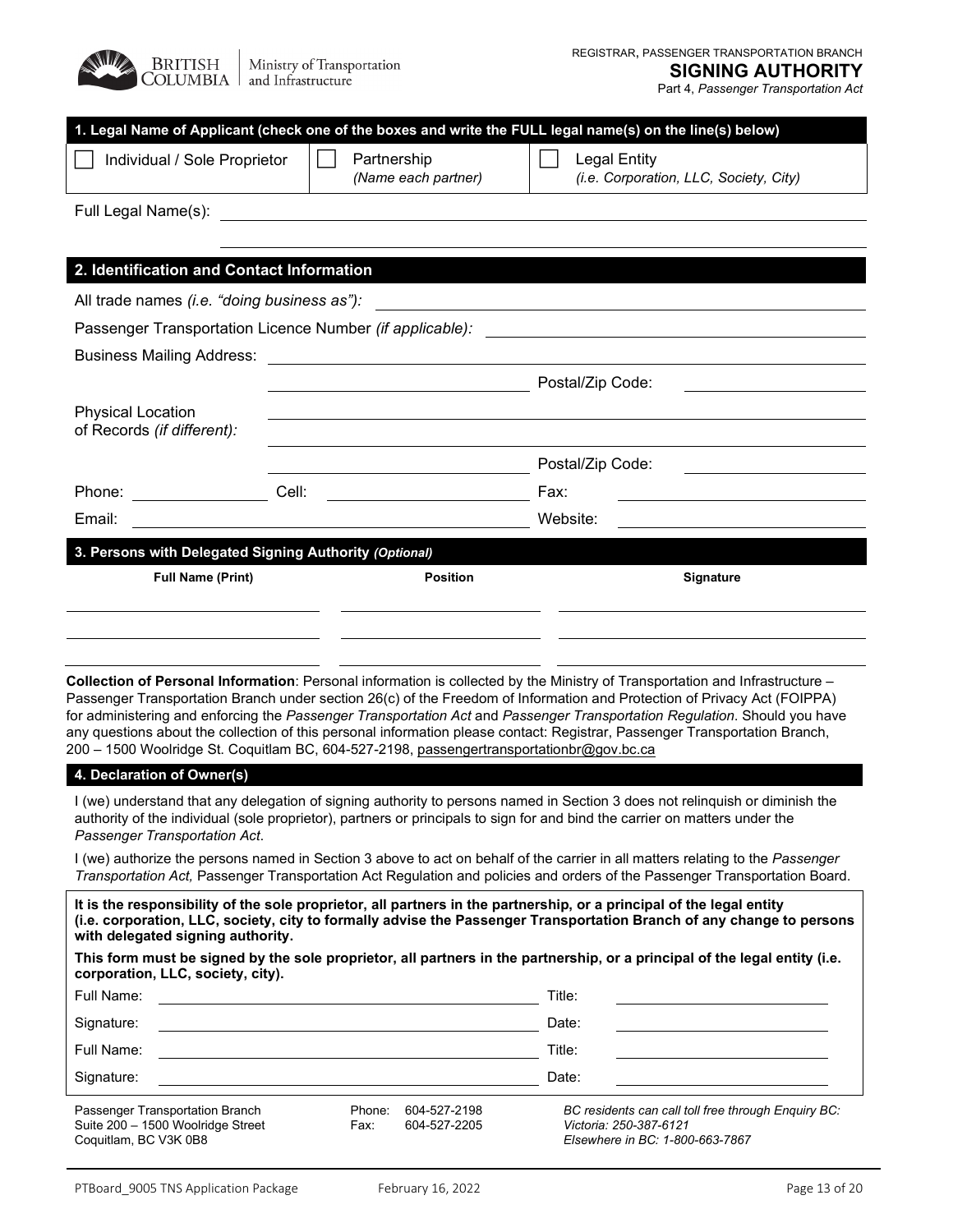

Blank Page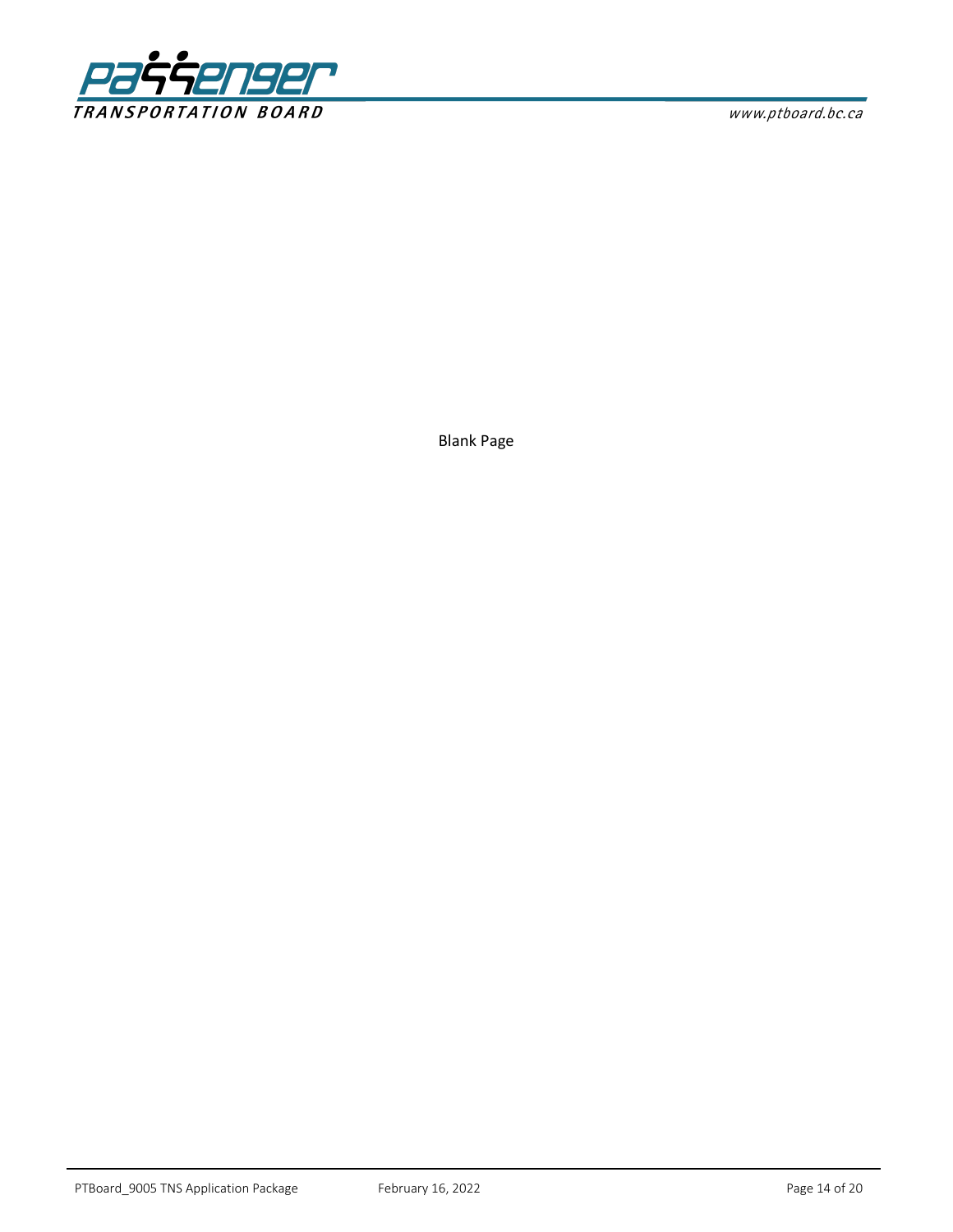

### **TNS Information Sheet**

**About this form**: Use this form to provide information about your proposed TNS application. The Board uses the information you provide to make their decision, and to draft an Application Summary for publication on the Board website. If your application is approved, terms and conditions will include details from this form.

#### **A. Applicant**

Name:

*Legal Name of Applicant*

#### **B. Public Explanation of Your Application**

Summarize your rationale for making this application. Information you provide in this section will be published as part of your application summary.

#### **C. Public Need and Sound Economic Conditions**

For the purposes of this application process, the Board may consider information and evidence from the following reports:

- [Economic Effects of the COVID-19 Pandemic on the BC Passenger Transportation Industry](https://www.ptboard.bc.ca/documents/20210922-Economic-Effectsof-Covid-19.pdf) Hara Associates, September 2021
- [SSCC: Transportation Network Companies in British Columbia,](https://www.leg.bc.ca/content/CommitteeDocuments/41st-parliament/2nd-session/CrownCorporations/Report/SSC-CC_41-2_Report-2018-02-15_Web.pdf) February 2018
- [SSCC Report: Transportation Network Services: Boundaries, Supply, Fares, and Driver's](https://www.leg.bc.ca/parliamentary-business/committees/41stParliament-4thSession-cc) [Licences, March 2019](https://www.leg.bc.ca/parliamentary-business/committees/41stParliament-4thSession-cc)
- [Modernizing Taxi Regulation](https://www2.gov.bc.ca/assets/gov/driving-and-transportation/cvse/passenger-transportation/industry-notices/20180718-modernizing-taxi-regulation.pdf) Hara Associates, June 2018
- [Passenger Transportation Amendment Act \(Bill 55\) Legislative Debates,](https://www.leg.bc.ca/documents-data/indexes/view#41st-parliament&3rd-session&2018-Subject-Indexp) 2018

Please provide web-links or attach any additional reports you wish to rely on for this application:

#### **D. Accessible Vehicles**

Will you operate any wheelchair accessible vehicles as part of your TNS?

No

Yes While you may operate wheelchair accessible vehicles as part of the service, any wheelchair accessible vehicle must meet vehicle standards set out in Division 44 ("Accessible Taxis") of the *Motor Vehicle Act Regulations*. Attach information about this service, any vehicles you will be using, and the training provided to drivers of these vehicles. Provide information about your accessible vehicle policies and procedures for drivers.

\_\_\_\_\_\_\_\_\_\_\_\_\_\_\_\_\_\_\_\_\_\_\_\_\_\_\_\_\_\_\_\_\_\_\_\_\_\_\_\_\_\_\_\_\_\_\_\_\_\_\_\_\_\_\_\_\_\_\_\_\_\_\_\_\_\_\_\_\_\_\_\_\_\_\_\_\_\_\_\_\_\_\_\_\_\_\_\_\_\_\_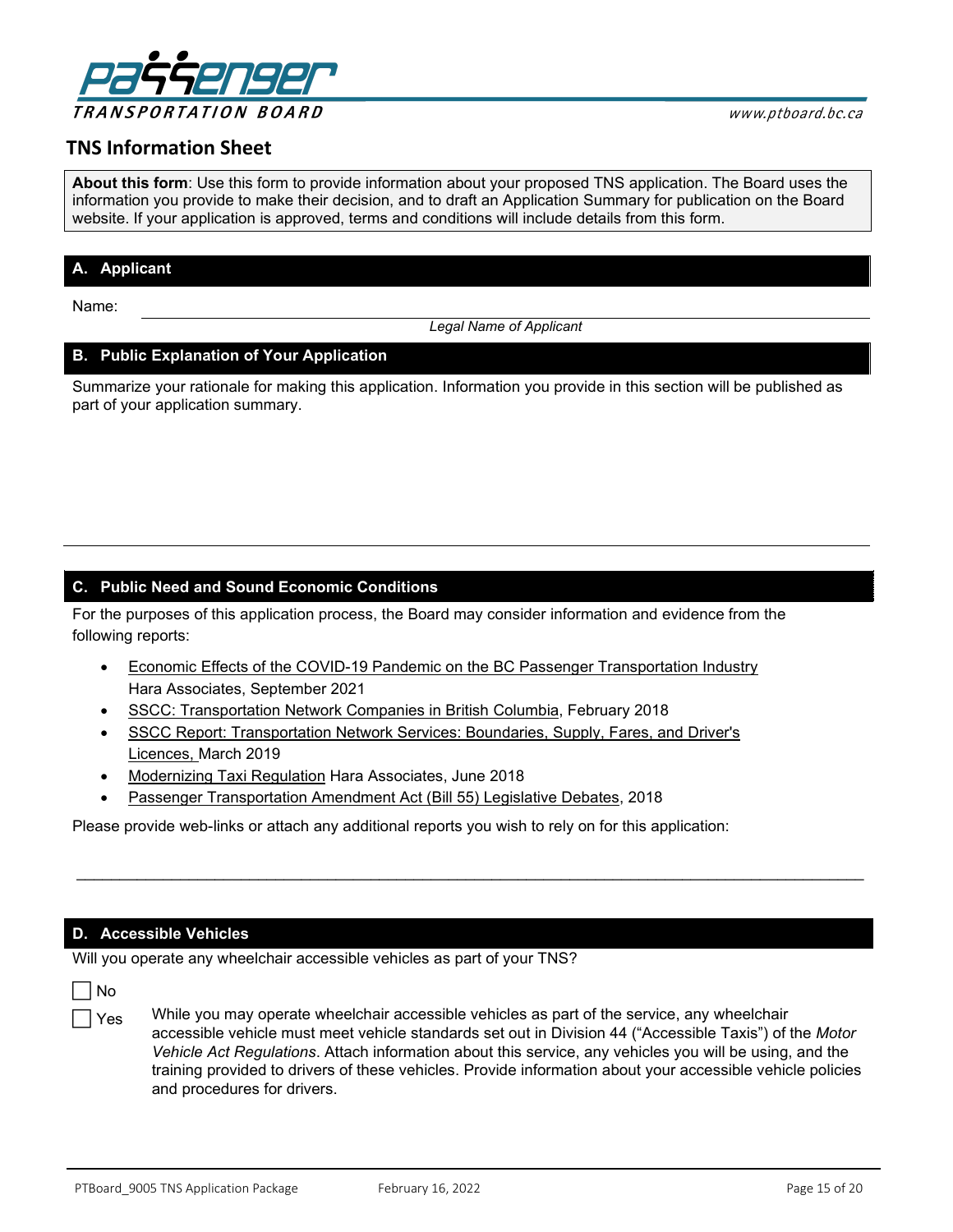

#### **E. Data Provision Capability**

The *Passenger Transportation Amendment Act*, s. 28(5)(a) to (c) sets out that a TNSA licensee must provide to the Registrar any information, including personal information and data, within time periods, that the Registrar or the Board may require.

Confirm that you have the capability to meet the data requirements of both the Registrar and the Board. See the [Branch website](http://www.th.gov.bc.ca/rpt/) and the [Board's Data Requirements.](http://www.th.gov.bc.ca/ptb/documents/Data_Requirements.pdf)

#### **F. Operating Areas**

In which Regions are you proposing to operate your transportation network service?

For each operating area that you propose, please include information on the timing of planned implementation, fleet size you anticipate, and any plans you have for expansion. Also indicate which specific sections and municipalities of the operating area you will be focusing on in the first year.

#### **Operating Areas:**

|                                                                                                                                     | Region 1:<br>(Lower Mainland, Whistler)<br>Metro Vancouver<br><b>Fraser Valley</b><br>$\bullet$<br>Squamish-Lillooet                                                                                      |  | <b>Region 2:</b><br>(Capital)<br>Capital Region                                                                                                                                                                                                                       |  | <b>Region 3</b><br>(Vancouver Island, excluding CRD)<br>Cowichan Valley<br>$\bullet$<br>Nanaimo<br>Comox Valley<br>٠<br>Alberni-Clayoquot<br>Strathcona<br>Mt. Waddington<br>qathet (Powell River) |
|-------------------------------------------------------------------------------------------------------------------------------------|-----------------------------------------------------------------------------------------------------------------------------------------------------------------------------------------------------------|--|-----------------------------------------------------------------------------------------------------------------------------------------------------------------------------------------------------------------------------------------------------------------------|--|----------------------------------------------------------------------------------------------------------------------------------------------------------------------------------------------------|
|                                                                                                                                     | <b>Region 4 (Okanagan-</b><br>Kootenays-Cariboo)<br>Central Okanagan<br>North Okanagan<br>٠<br>East Kootenay<br>٠<br>Kootenay Boundary<br>East Kootenay<br>Cariboo<br>Thompson-Nicola<br>Columbia Shuswap |  | <b>Region 5 (BC North Central</b><br>& Other regions of BC)<br><b>Fraser-Fort George</b><br>٠<br><b>Bulkley-Nechako</b><br>Kitimat-Stikine<br>Peace River<br><b>Northern Rockies</b><br><b>North Coast</b><br><b>Central Coast</b><br>Sunshine Coast<br>Islands Trust |  |                                                                                                                                                                                                    |
| Transportation of passengers may terminate at any point in BC. (All licensees)<br>Check box below if it applies to your operations: |                                                                                                                                                                                                           |  |                                                                                                                                                                                                                                                                       |  |                                                                                                                                                                                                    |

I need authority to cross the BC border into another province, territory or US state.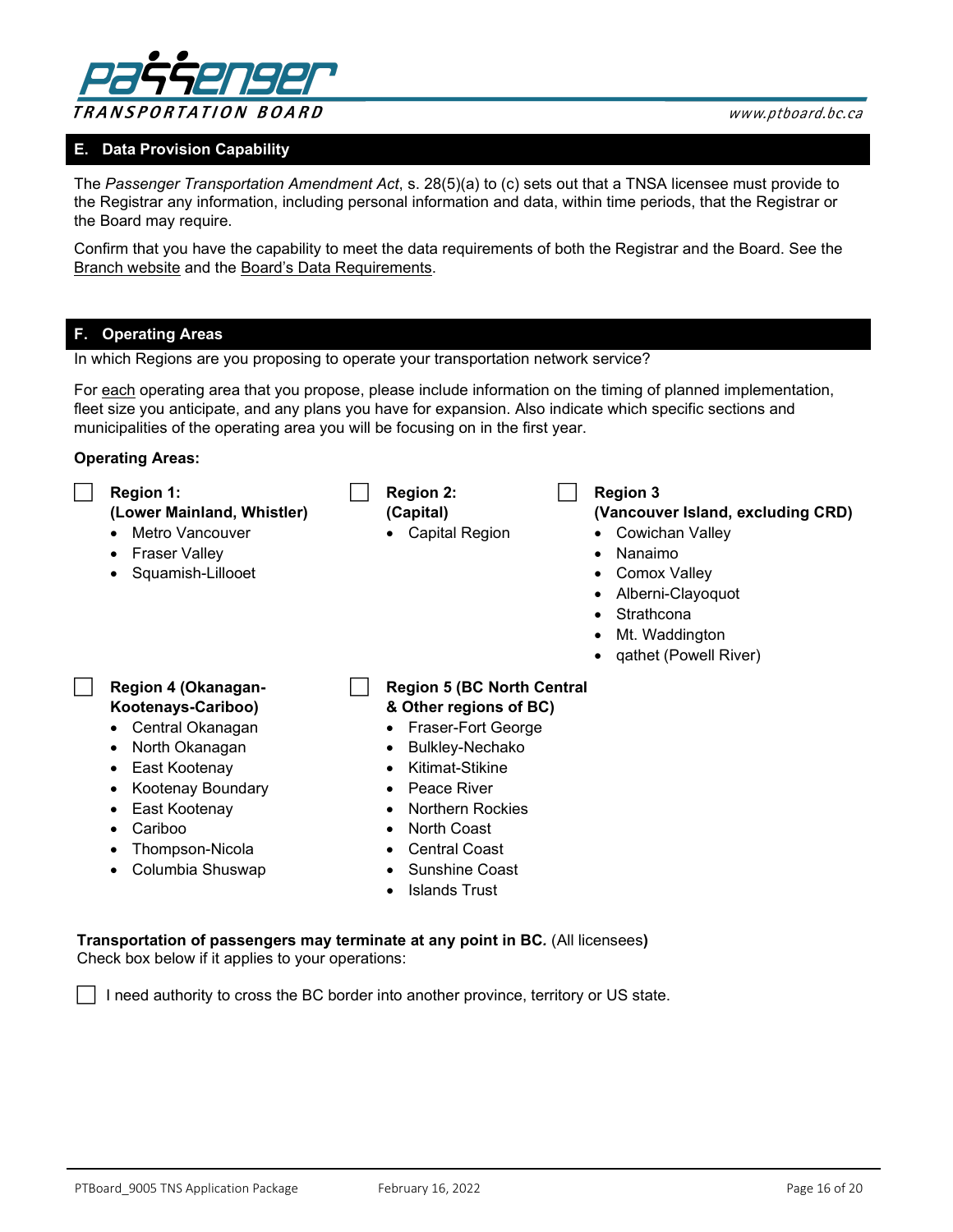

# **Disclosure of Unlawful Activity & Bankruptcy**

#### **About This Form**

This form must be completed by one or more people, depending on your organization. See question 1 for details. The information you give will be used by the Board as part of its deliberations in assessing if you are a fit and proper person to provide the proposed service as required by the *Passenger Transportation Act*. The Board may need more information depending on your answers to these questions. In assessing if you are a fit and proper person to provide the proposed service, the Board may consider, among other matters:

- *What were the circumstances of any charges, convictions or findings of guilt and any sentence imposed?*
- *How much time has passed between the charge, conviction or finding of guilt and this application?*
- *Does the behavior for which the charges were laid or convictions or finding of guilt, indicate a pattern of poor conduct and character, lack of financial integrity or a threat to the public?*
- *What, if any, corrective or remedial activities have you undertaken in relation to any charges or convictions?*

You must provide truthful answers and if there are any changes in status regarding any of these questions, you must notify the Board immediately. If you do not, and it becomes known to the Board, the Board may refuse the application or, if a licence is approved, attach conditions, suspend or cancel the licence.

| Name of person completing form:                                                  |                                                                                                                                                                                                                                                                                                                                                                                         |                                                                |  | Year of Birth: |  |  |
|----------------------------------------------------------------------------------|-----------------------------------------------------------------------------------------------------------------------------------------------------------------------------------------------------------------------------------------------------------------------------------------------------------------------------------------------------------------------------------------|----------------------------------------------------------------|--|----------------|--|--|
| 1.                                                                               | What type of business are you? Please check:                                                                                                                                                                                                                                                                                                                                            |                                                                |  |                |  |  |
|                                                                                  |                                                                                                                                                                                                                                                                                                                                                                                         | Sole Proprietorship                                            |  |                |  |  |
|                                                                                  |                                                                                                                                                                                                                                                                                                                                                                                         | Partnership (each partner must complete this form)             |  |                |  |  |
| Incorporated Private Company (each director and officer must complete this form) |                                                                                                                                                                                                                                                                                                                                                                                         |                                                                |  |                |  |  |
| Public Company (the President, Secretary and CEO must complete this form)        |                                                                                                                                                                                                                                                                                                                                                                                         |                                                                |  |                |  |  |
|                                                                                  |                                                                                                                                                                                                                                                                                                                                                                                         | Society (each director of the society must complete this form) |  |                |  |  |
| 2.                                                                               | Have you, or any business entity with which you are or have been associated as a director, officer<br>or principal shareholder<br>been charged with or convicted of an offence under the Criminal Code of Canada?<br>Yes<br>No.<br>a)<br>been charged with or convicted of an offence under the Controlled Drugs and<br>b)<br><b>No</b><br>Yes<br>Substances Act or the Income Tax Act? |                                                                |  |                |  |  |
|                                                                                  | If you answered yes to any of the above questions, please provide the following details for each charge,<br>conviction or finding of guilt (attach a separate sheet if needed).                                                                                                                                                                                                         |                                                                |  |                |  |  |
|                                                                                  | i.                                                                                                                                                                                                                                                                                                                                                                                      | Description of conviction or finding of guilt                  |  |                |  |  |
|                                                                                  | ij.                                                                                                                                                                                                                                                                                                                                                                                     | Date of conviction or finding of guilt                         |  |                |  |  |
|                                                                                  | lii                                                                                                                                                                                                                                                                                                                                                                                     | Description of sentence                                        |  |                |  |  |
|                                                                                  | iv                                                                                                                                                                                                                                                                                                                                                                                      | Name and location of court                                     |  |                |  |  |
|                                                                                  | v                                                                                                                                                                                                                                                                                                                                                                                       | Court file number (if known)                                   |  |                |  |  |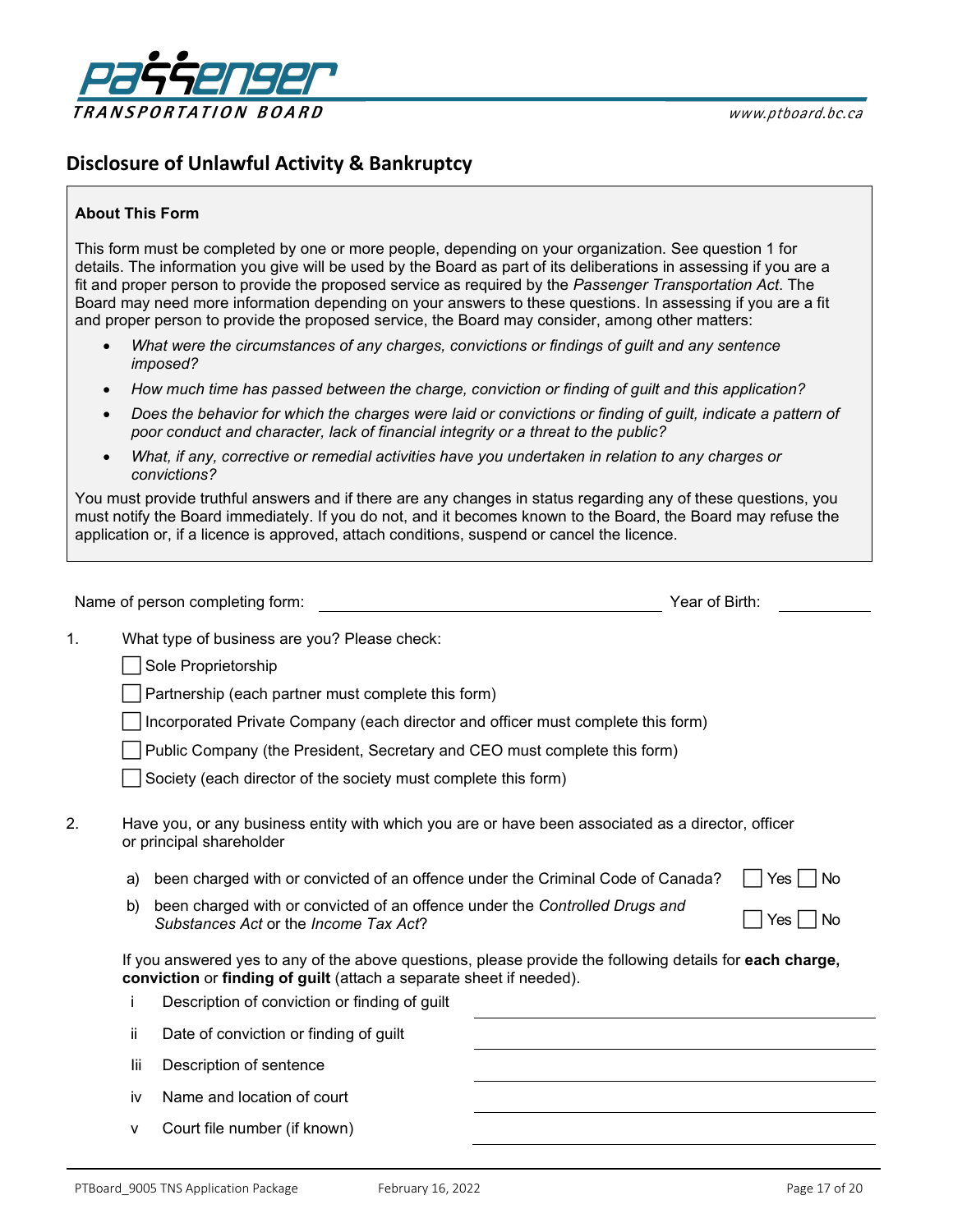

| | Yes | | No



3. Have you, or any business entity with which you are or have been associated as a director, officer or principal shareholder ever,

| a) filed for bankruptcy protection or receivership; been petitioned into bankruptcy                  |  |
|------------------------------------------------------------------------------------------------------|--|
| or receivership; or made a proposal under any bankruptcy, insolvency or similar $\Box$ Yes $\Box$ No |  |
| law, or had any similar action taken against you, in any jurisdiction?                               |  |

b) been denied or refused bankruptcy protection or reorganization under any bankruptcy or insolvency law in any jurisdiction?

If you answered "Yes" to 3(a), you **must** give the following information for **each** proceeding (attach a separate sheet if needed)

| ii. |  | Name and address of filing party |  |  |
|-----|--|----------------------------------|--|--|
|     |  |                                  |  |  |

- iii Date petition filed
- iv Name and address of Court
- v Name and address of trustee
- vi Disposition or outcome

#### **Note: Please enclose a copy of any discharge.**

If you answered "Yes" to 3(b) above, you **must** include the following for each proceeding (attach a separate sheet if needed)

- i Name and address of entity (if applicable)
- ii Name and address of filing party
- iii Date petition filed
- iv Name and address of Court
- v Name and address of trustee
- vi Disposition or outcome

#### **Name and Signature**

Name of person completing this form:

Position with the applicant:

Name of Applicant Company or Partnership or sole proprietor:

Signature: Date: Date: Date: Date: Date: Date: Date: Date: Date: Date: Date: Date: Date: Date: Date: Date: Date: Date: Date: Date: Date: Date: Date: Date: Date: Date: Date: Date: Date: Date: Date: Date: Date: Date: Date: D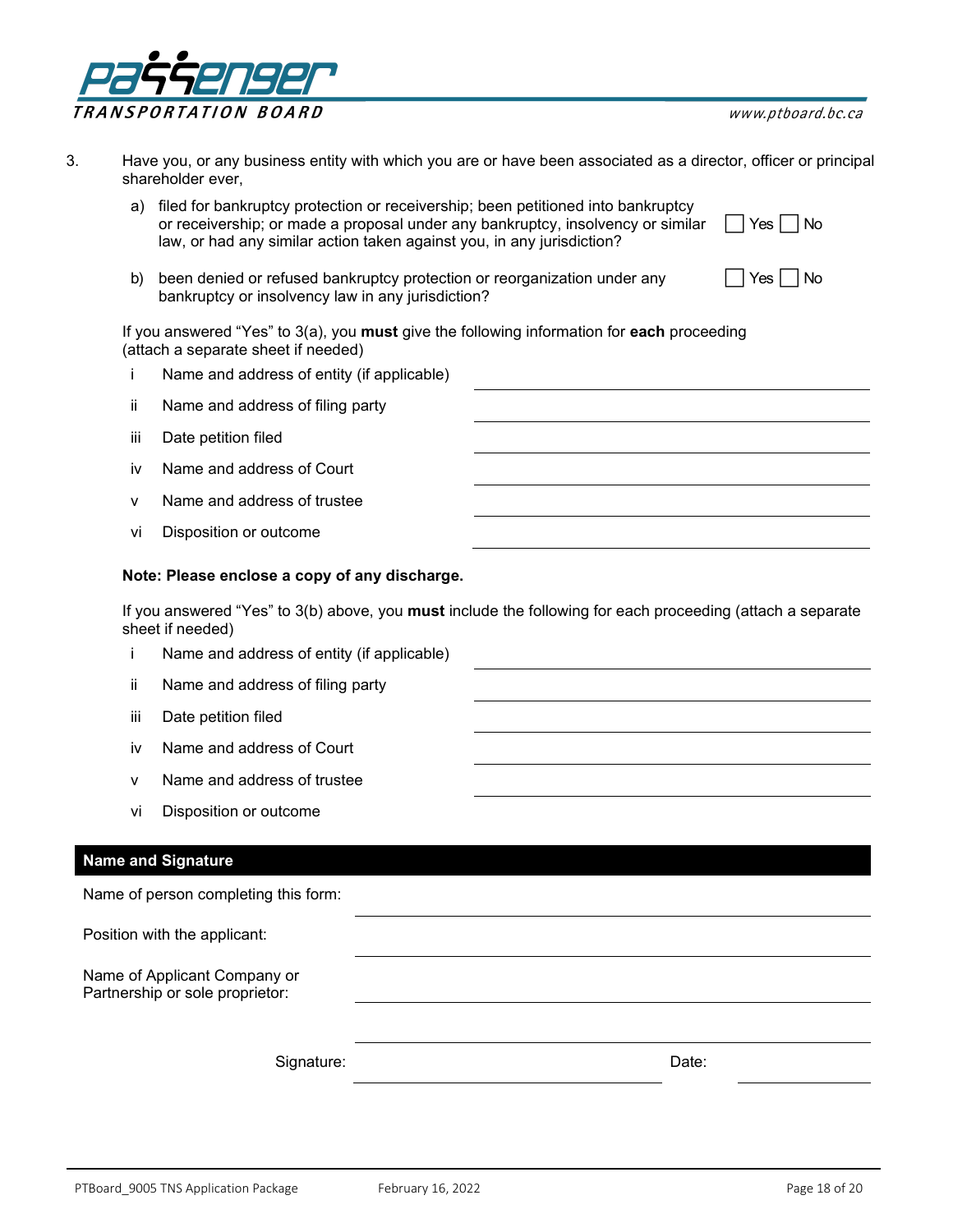

### **TNS Declarations**

#### **About this Form:**

- This form is required for all licence applications.
- This form must be signed by the **individual** (sole proprietor), **all partners** in the partnership, or the **president or sole director** of the corporation.
- By signing this form, you are making the declarations set out in A, B & C below.

#### **Applicant:**

Legal Name:

PT Licence No. (if applicable):

### **A. Declaration: Liquor & Cannabis Laws**

#### **I DECLARE THAT:**

- 1. I understand that offences under the *Liquor Control and Licensing Act* include:
	- (a) consuming alcohol in a public place, including motor vehicles;
	- (b) operating a motor vehicle while there is liquor in the vehicle; and
	- (c) permitting a minor to consume liquor in a place under your control.
- 2. I understand that offences under the *Cannabis Control and Licensing Act* include:
	- (d) consuming cannabis while operating a vehicle;
	- (e) operating a vehicle knowing that another person is smoking or vaping cannabis in it;
	- (f) operating a vehicle while in personal possession of cannabis contrary to the Act; and
	- (g) operating a vehicle while cannabis is in it contrary to the Act.
- 3. I understand that my passenger transportation licence may be suspended or cancelled if I commit an offence under either the *Liquor Control and Licensing Act* or *Cannabis Control and Licensing Act* related to the operation of a commercial passenger vehicle.
- 4. I will educate my drivers and operators about their responsibilities and how to deal with passengers who consume alcoholic beverages or cannabis in my commercial passenger vehicles.

#### **B. Declaration: App**

#### **I DECLARE THAT**

1. The application software that provides a driver or passenger with access to the online platform used by the applicant complies with the PT Board's *[Supplementary Terms and Conditions Respecting Apps,](http://www.th.gov.bc.ca/ptb/documents/TNSA-Apps-T&Cs.pdf)* effective September 3, 2019 and as amended from time to time.